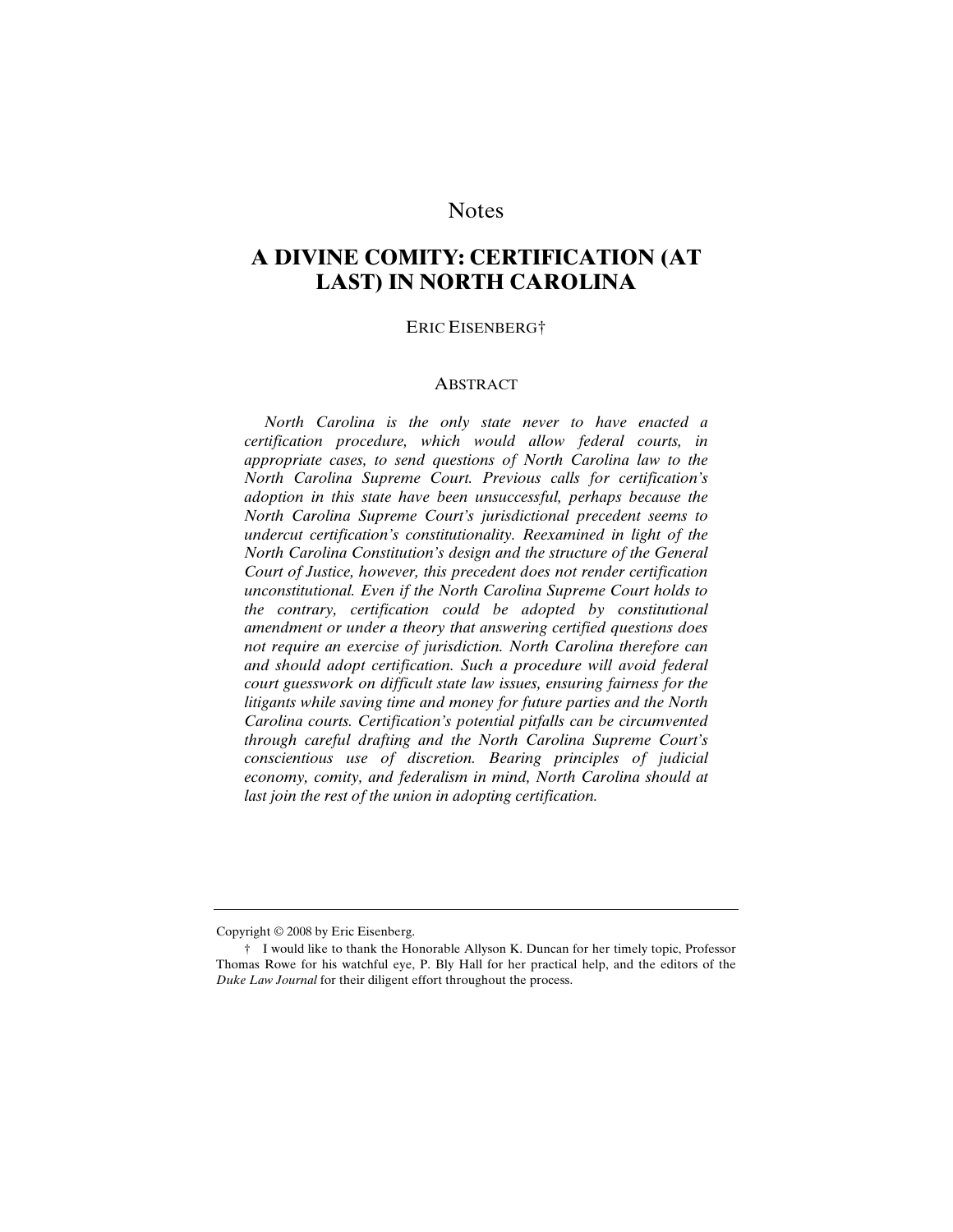### **INTRODUCTION**

In 1966, the Fifth Circuit confronted a knotty question of state law.<sup>1</sup> A Florida citizen, returning on a round-trip ticket purchased in Florida, died when the plane crashed in Illinois.<sup>2</sup> The court wrestled with whether the Illinois wrongful death statute, which capped damages, violated Florida public policy.<sup>3</sup> What meager precedent there was consisted of only automobile cases and conflicting authority from other jurisdictions, and the academy was clamoring for departure from traditional choice-of-law considerations.<sup>4</sup> Ultimately, the decision rested not on "ascertain[ing] what had been held," but on "divining the policy considerations which the Supreme Court of Florida would now embrace."5

Stymied by such a "delicate choice," the Fifth Circuit took advantage of a Florida procedure allowing it to certify the question before it to the Florida Supreme Court, which overruled itself to hold the cap applicable. Receiving the state court's reply, the Fifth Circuit reflected on the certification procedure's value:

 For a Federal Court to have attempted to resolve the question on its own would have been fraught with great hazard both to litigants and the law. That is especially so since the Supreme Court out of a single mass of materials reached at different times divergent results.

 . . . [W]here *Erie* often compels the most speculative anticipation on matters not yet decided, Florida's procedure gives a clear, positive, final decisive answer. It is not just a bright clear light showing the *Erie*-way . . . . it is what the law actually is on the precise point presented to us and certified for answer. It is Florida law binding on us as we perform our *Erie* role.<sup>7</sup>

<sup>1</sup>*. See* Hopkins v. Lockheed Aircraft Corp. (*Hopkins I*), 358 F.2d 347 (5th Cir. 1966).

<sup>2</sup>*. Id.* at 348.

<sup>3</sup>*. Id.* at 348–49.

<sup>4</sup>*. Id.* at 349.

 <sup>5.</sup> Hopkins v. Lockheed Aircraft Corp. (*Hopkins II*), 394 F.2d 656, 656–57 (5th Cir. 1968).

<sup>6</sup>*. Id.* The Florida Supreme Court first held, over dissent, that the Illinois damages cap did not apply, Hopkins v. Lockheed Aircraft Corp. (*Hopkins III*), 201 So. 2d 743, 748 (Fla. 1967), then reversed itself 4–3 on rehearing, holding the cap applicable, *id.* at 752.

<sup>7</sup>*. Hopkins II*, 394 F.2d at 657 (footnotes omitted).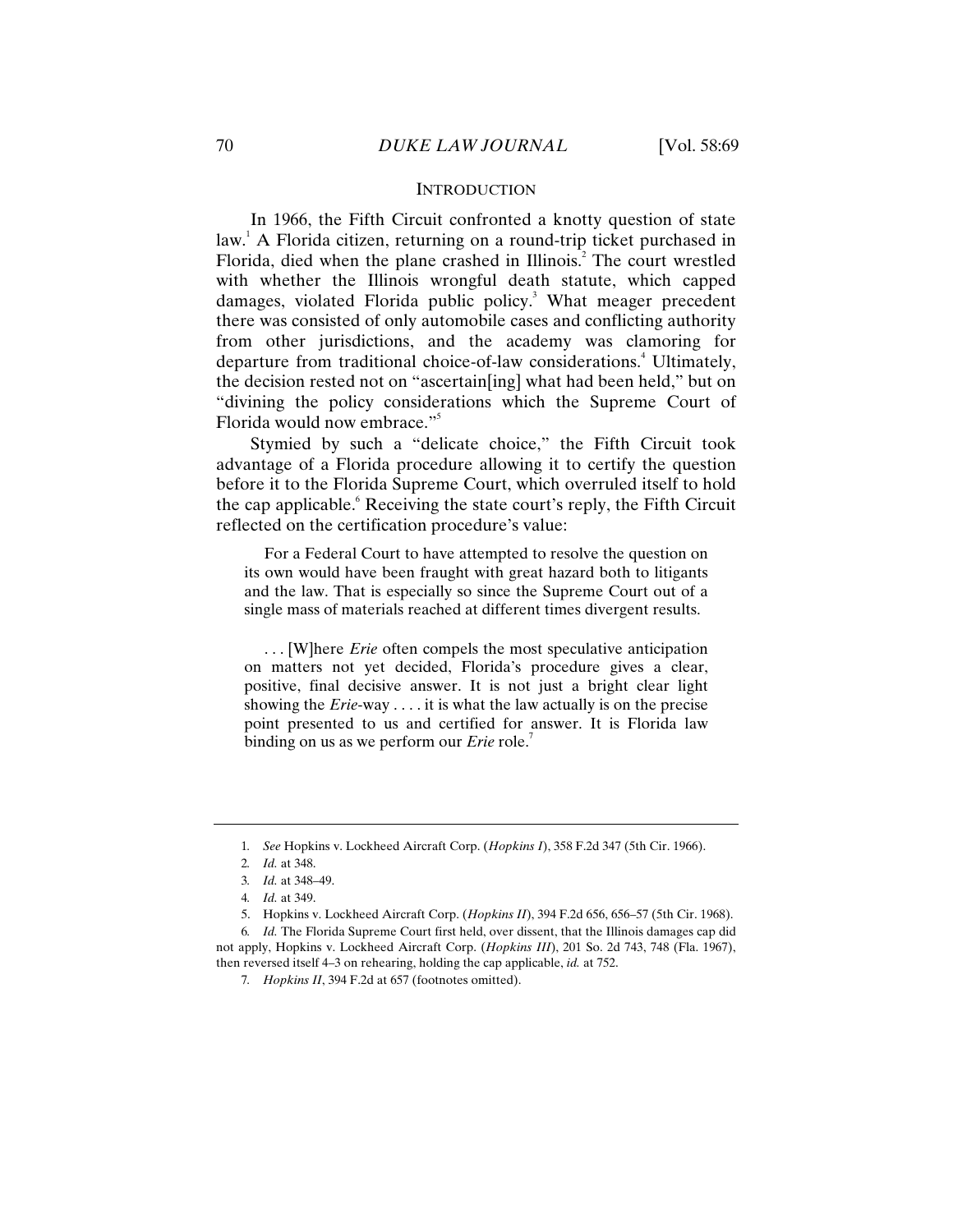A certification<sup>8</sup> procedure like the one just described authorizes a federal court,<sup>9</sup> under certain circumstances, to certify (that is, send) questions of state law with which it is faced to the state's highest court.<sup>10</sup> The state high court, if it so chooses,<sup>11</sup> resolves the certified question with the expectation that the parties will return to federal court for further proceedings.<sup>12</sup>

North Carolina remains the only state never to have enacted such a procedure,<sup>13</sup> putting it behind the District of Columbia,<sup>14</sup> Puerto Rico,<sup>15</sup> the Northern Mariana Islands,<sup>16</sup> and Guam.<sup>17</sup> Previous calls for certification's adoption in North Carolina have been unsuccessful.<sup>18</sup> In a 1999 article, then-practitioner<sup>19</sup> Jessica Smith

14*. See* D.C. CODE § 11-723 (2001); D.C. CT. APP. R. 22 (authorizing certification).

 <sup>8.</sup> Like much of the literature, this Note employs "certification" as shorthand for "interjurisdictional certification." *See generally* 17A CHARLES ALAN WRIGHT ET AL., FEDERAL PRACTICE & PROCEDURE § 4248 (3d ed. 2007) (using the same convention). *Intra*jurisdictional certification procedures, *e.g.*, 28 U.S.C. § 1254(2) (2000), are beyond this Note's scope.

 <sup>9.</sup> Some certification procedures allow other states' appellate courts to certify, as well. *See, e.g.*, W. VA. CODE ANN. § 51-1A-3 (LexisNexis 2000) (allowing interstate certification). The arguments for interstate certification parallel those for federal-state certification. For convenience, this Note refers only to "federal courts."

<sup>10</sup>*. See, e.g.*, ALA. R. APP. P. 18(a) (allowing federal courts to certify questions "which are determinative of [the] cause" before that court when "there are no clear controlling precedents").

<sup>11</sup>*. See, e.g.*, ARK. SUP. CT. R. 6-8(a) ("The Supreme Court may, in its discretion, answer questions of law certified to it . . . .").

<sup>12</sup>*. See, e.g.*, *id.* 6-8(g) ("The written opinion of the Supreme Court stating the law governing the questions certified shall be sent . . . to the certifying court . . . .").

<sup>13</sup>*. See* Rebecca A. Cochran, *Federal Court Certification of Questions of State Law to State Courts: A Theoretical and Empirical Study*, 29 J. LEGIS. 157, 159 n.13 (2002) (listing the thenexisting state certification procedures and concluding that only Arkansas, New Jersey, and North Carolina had none). Arkansas and New Jersey have since adopted certification. *See* ARK. CONST. amend. LXXX, § 2(D)(3); ARK. SUP. CT. R. 6-8; N.J. R. APP. P. 2:12A-1 to A-8. Note, however, that Missouri's certification procedure, MO. ANN. STAT. § 477.004 (West 2004), is nonfunctional: the Missouri Supreme Court held that answering a certified question would be unconstitutional, Grantham v. Mo. Dep't of Corr., No. 72576, 1990 WL 602159, at \*1 (Mo. July 13, 1990) (en banc).

<sup>15</sup>*. See* P.R. LAWS ANN. tit. 4, § 24s(f) (2003); P.R. SUP. CT. R. 23 (authorizing certification).

<sup>16</sup>*. See* N. MAR. I. R. APP. P. 5, *available at* http://www.cnmilaw.org/pdf/court\_rules/ R02.pdf (authorizing certification, adopted prior to 2004).

<sup>17</sup>*. See* GUAM R. APP. P. 20(b), *available at* http://www.guamsupremecourt.com/Rules/ images/GRAP%2002212007.pdf (authorizing certification, adopted in 2007).

<sup>18</sup>*. See* Jessica Smith, *Avoiding Prognostication and Promoting Federalism: The Need for an Inter-Jurisdictional Certification Procedure in North Carolina*, 77 N.C. L. REV. 2123, 2125 (1999) (recommending that North Carolina adopt a certification procedure); *see also* JONA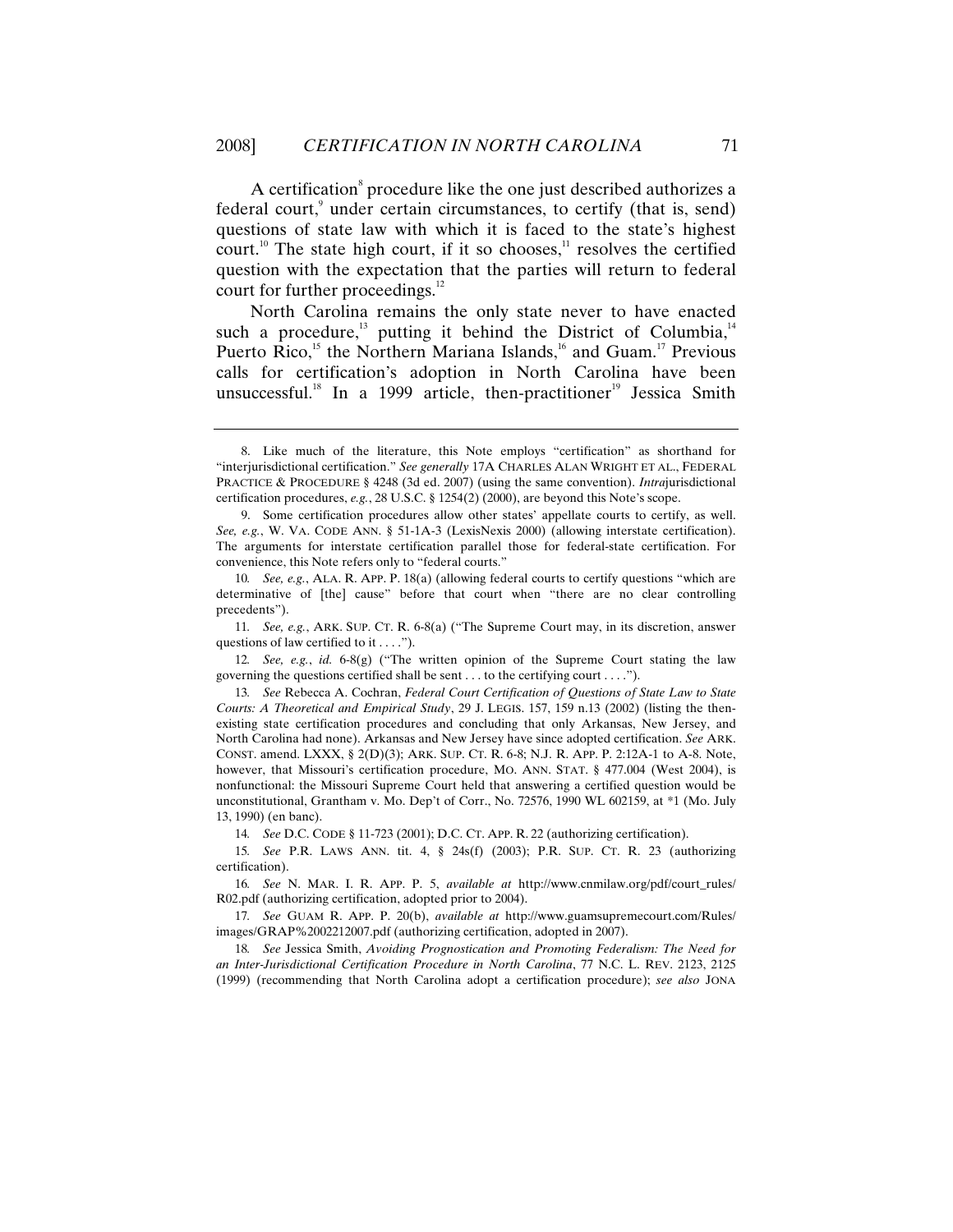urged state lawmakers to create a certification procedure, concluding that the North Carolina Constitution poses no bar.<sup>20</sup> Unfortunately, her analysis fails to account for the North Carolina Supreme Court's jurisdictional precedent, which prohibits the General Assembly from enlarging the supreme court's jurisdiction even though no such prohibition appears in the North Carolina Constitution's text.<sup>21</sup> This precedent poses an obstacle to certification's adoption in North Carolina.

That obstacle can be overcome. This Note takes the position that North Carolina can and should adopt a certification procedure. Part I lays out the case for certification, discussing how careful drafting and the North Carolina Supreme Court's conscientious use of discretion can maximize certification's benefits while avoiding pitfalls. Part II analyzes the difficulties certification may face in North Carolina, specifically the possibility that it violates the state constitution. Part III offers strategies for implementing certification that circumvent these constitutional problems and proposes features the certification procedure should incorporate.

### I. THE CASE FOR CERTIFICATION

Although North Carolina is the country's last certification holdout, bandwagon arguments alone should not dictate state policy. This Part lays out a three-part case for why North Carolina should adopt a certification procedure. Section A describes certification's

GOLDSCHMIDT, CERTIFICATION OF QUESTIONS OF LAW: FEDERALISM IN PRACTICE 98 (1995) (same); J. Donald Hobart, Jr., Note, Currie v. United States *and the Elusive "Duty to Commit" Dangerous Mental Patients: Conflicting Views of North Carolina Law from the Federal Courts*, 66 N.C. L. REV. 1311, 1334  $\&$  n.162 (1988) (suggesting that certification, though difficult to implement, would be superior to conflicting federal court interpretations of an unclear state law). Although the North Carolina General Statutes Commission has had an open docket on the Uniform Certification of Questions of Law Act for a number of years, it has never recommended a certification statute to the General Assembly. Telephone Interview with P. Bly Hall, Assistant Reviser of Statutes, N.C. Gen. Statutes Comm'n, in Durham, N.C. (Mar. 17, 2008).

 <sup>19.</sup> Professor Smith joined the faculty of the North Carolina School of Government shortly after publishing. *See* UNC School of Government – Faculty: Jessica Smith, http://www.sog. unc.edu/about/directory/jsmith.html (last visited Sept. 14, 2008) (listing the faculty member's starting date).

<sup>20</sup>*. See* Smith, *supra* note 18, at 2141–43 (analyzing the North Carolina Constitution but not the North Carolina Supreme Court's jurisdictional precedent).

<sup>21</sup>*. See infra* Part II.B.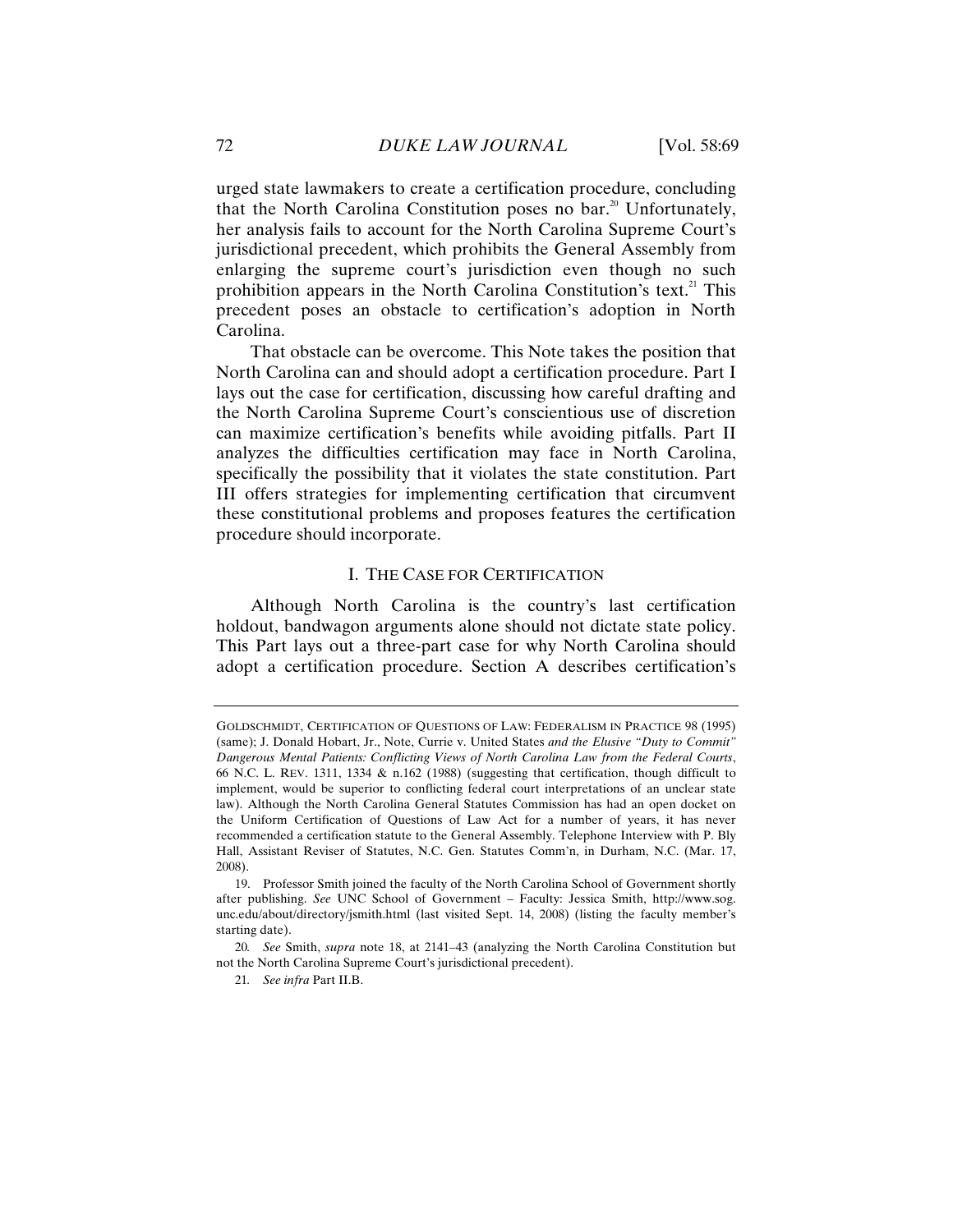development as a solution to *Erie*'s problems and abstention's shortcomings. Section B details certification's benefits to litigants, the federal courts, and the North Carolina Courts. Section C explains how North Carolina can avoid potential pitfalls through drafting and the North Carolina Supreme Court's conscientious use of discretion.

### *A.* Erie*'s Problems, Abstention, and Certification*

Certification developed in this country in response to difficulties arising out of the 1938 case *Erie Railroad Co. v. Tompkins*. <sup>22</sup> *Erie* demands that a federal court decide substantive state law questions exactly as a state court would.<sup>23</sup> Obeying *Erie* is straightforward if state law is clear, $^{24}$  but predicting how the state supreme court would decide an unclear issue is neither easy<sup>25</sup> nor value-free.<sup>26</sup> For unsettled issues implicating state policy, a federal court's *Erie*-based prediction creates "needless friction with [the] state."<sup>27</sup>

In response to this friction, the federal courts developed doctrines of abstention.<sup>28</sup> When it abstains, a federal court avoids adjudicating a state law issue by sending the parties to state court to obtain a declaratory judgment.<sup>29</sup> This process has significant flaws.

 <sup>22.</sup> Erie R.R. Co. v. Tompkins, 304 U.S. 64 (1938). Certification already existed in Britain at the time. *See* J. Michael Medina, *The Interjurisdictional Certification of Questions of Law Experience: Federal, State, and Oklahoma—Should Arkansas Follow?*, 45 ARK. L. REV. 99, 99– 100 (1992) (citing The British Law Ascertainment Act of 1859, 22 & 23 Vict. ch. 63).

<sup>23</sup>*. See, e.g.*, Waste Control Specialists, LLC v. Envirocare of Tex., Inc., 199 F.3d 781, 785 n.2 (5th Cir. 2000) ("[A] federal court applies state law exactly as would a state court." (citing *Erie R.R. Co.*, 304 U.S. at 64)), *modified on other grounds*, 207 F.3d 225 (5th Cir. 2000).

 <sup>24.</sup> Bradford R. Clark, *Ascertaining the Laws of the Several States: Positivism and Judicial Federalism After* Erie, 145 U. PA. L. REV. 1459, 1467 (1997).

<sup>25</sup>*. See* Smith, *supra* note 18, at 2133 ("[T]he federal judge [must] consider, among other things, the entire body of relevant state law, any pertinent trends bearing on the particular issue before him, treatises, restatements, law review articles or other materials that he thinks the state court might find persuasive, as well as decisions from other jurisdictions . . . .").

<sup>26</sup>*. See* Clark, *supra* note 24, at 1469–71 (equating the policymaking judgments necessary for deciding unclear legal questions with legislation); *see also infra* notes 50–51 and accompanying text.

 <sup>27.</sup> R.R. Comm'n v. Pullman Co., 312 U.S. 496, 500–01 (1941) (instructing the district court to refer the parties to state court for a declaratory judgment on state law in "avoidance of needless friction with state policies").

<sup>28</sup>*. See* La. Power & Light Co. v. City of Thibodaux, 360 U.S. 25, 28–29 (1959) (requiring abstention on a state law issue that was "intimately involved with sovereign prerogative"); *Pullman*, 312 U.S. at 500–01 (requiring abstention as a matter of constitutional avoidance).

<sup>29</sup>*. See* 17A WRIGHT ET AL., *supra* note 8, § 4241 (describing the abstention doctrines).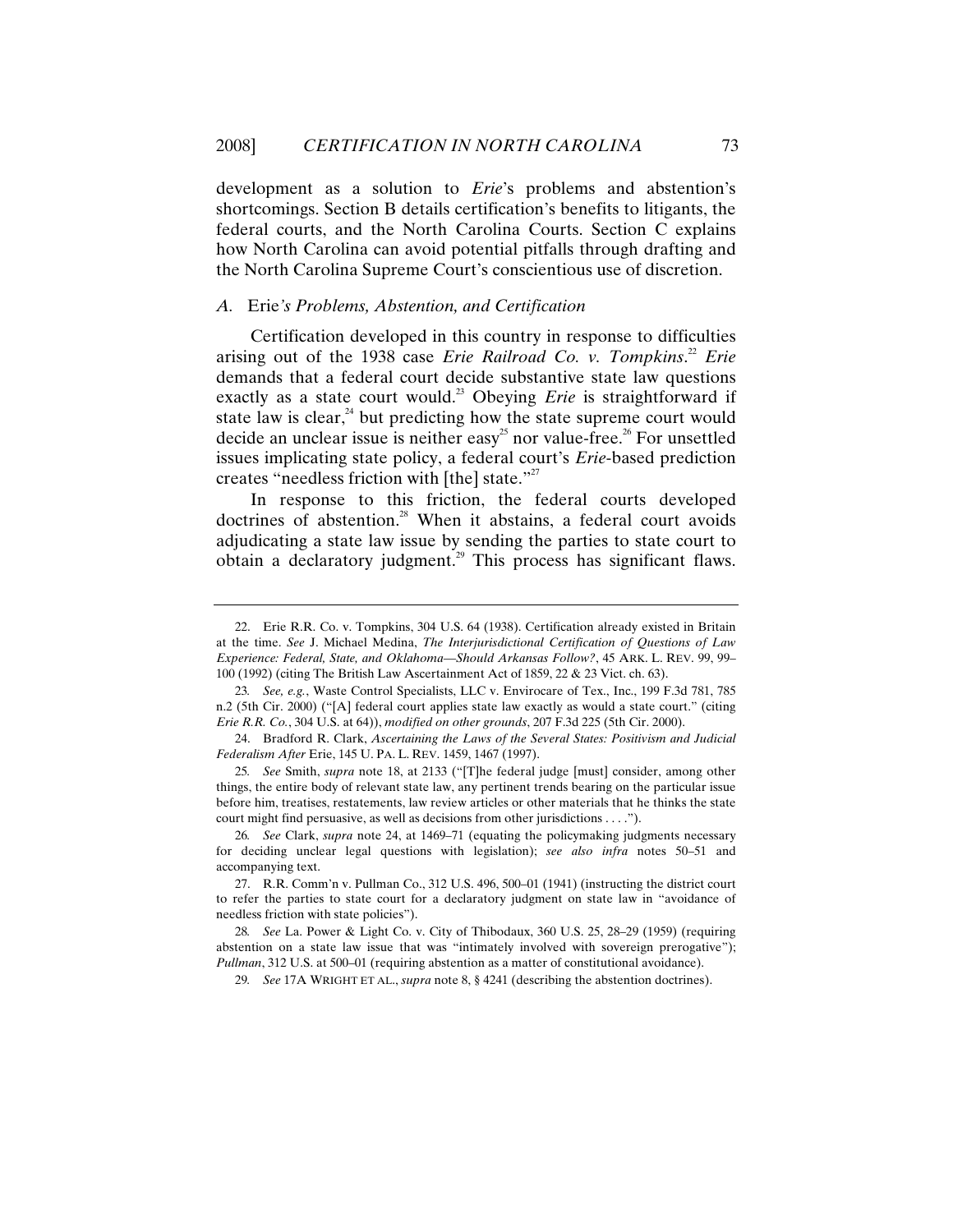Foremost among these is "legendary" cost and delay: the parties must leave federal court to initiate a full round of state litigation plus any attendant appeals, and then return to federal court for another full round of litigation and appeals.<sup>30</sup> Moreover, the state supreme court may not definitively resolve the relevant issue, as that court can decline review—undercutting the reason to abstain in the first place.<sup>31</sup> Accordingly, many commentators have rejected abstention as unacceptable.<sup>32</sup>

Meanwhile, an alternative to abstention has evolved: certification. Facing uncertain state law questions in *Clay v. Sun Insurance Office Ltd.*,<sup>33</sup> the U.S. Supreme Court seized upon Florida's little-known certification statute, suggesting that the court below certify rather than abstain.<sup>34</sup> The decision touched off a steady movement toward consensus: the Uniform Certification of Questions of Law Act appeared in 1967, to be adopted by eighteen states, the District of Columbia, and Puerto Rico over the following twenty years.35 Where state constitutions barred certification, states amended their constitutions.<sup>36</sup> Eventually, only Arkansas, New Jersey, and

33. Clay v. Sun Ins. Office Ltd., 363 U.S. 207 (1960).

34*. See id.* at 212 & n.3 (praising the Florida legislature's "rare foresight" in creating the procedure); *see also* Judith S. Kaye & Kenneth I. Weissman, *Interactive Judicial Federalism: Certified Questions in New York*, 69 FORDHAM L. REV. 373, 381–82 (2000) (describing the Florida certification statute and its nonuse at the time).

The U.S. Supreme Court has continued to promote certification as a procedure that "in the long run save[s] time, energy, and resources and helps build a cooperative judicial federalism." Lehman Bros. v. Schein, 416 U.S. 386, 391 (1974); *see also* Arizonans for Official English v. Arizona, 520 U.S. 43, 79–80 (1997) (recommending certification in a challenge to a new state constitutional amendment); Bellotti v. Baird, 428 U.S. 132, 150–51 (1976) (recommending certification in a challenge to an abortion statute).

35*. See* Unif. Certification of Questions of Law Act note (1967) (Refs. and Annotations) (listing jurisdictions that have adopted the act). As of 2007, this act had been adopted by twentyfour states. *See id.*; *see also* Unif. Certification of Questions of Law Act, 12 U.L.A. 67, 67 (1995) (revising the 1967 act; adopted in seven states).

 36. Utah's procedure, for example, was initially deemed unconstitutional. *See* Holden v. N L Indus., 629 P.2d 428, 432 (Utah 1981) ("[T]his Court has no jurisdiction to provide federal courts the requested ruling on state law."). In response, the state amended its constitution and

<sup>30</sup>*. See* Martha A. Field, *The Abstention Doctrine Today*, 125 U. PA. L. REV. 590, 591 (1977) (describing certification's attendant cost and delay as "legendary").

<sup>31</sup>*. Id*. at 604–05.

<sup>32</sup>*. E.g.*, David P. Currie, *The Federal Courts and the American Law Institute (Part II)*, 36 U. CHI. L. REV. 268, 317 (1969) ("[T]he delays and added cost of abstention . . . [are] too high a price to pay . . . . "); Field, *supra* note 30, at 592 ("[T]he abstention procedure is not worth its  $costs \ldots$ ").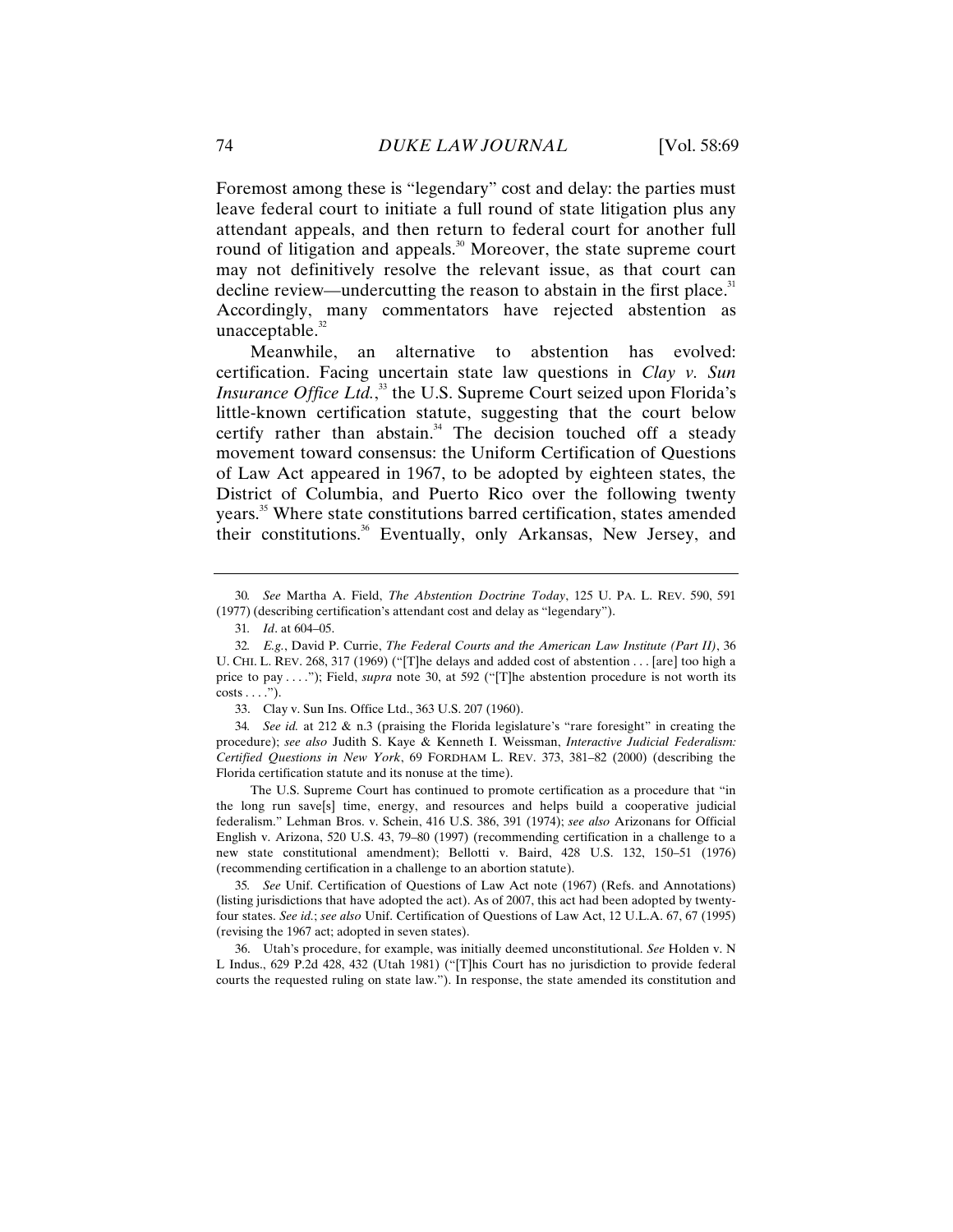North Carolina had never adopted a procedure.<sup>37</sup> Arkansas amended its constitution in 2000 and issued a certification rule; $38$  New Jersey followed suit in 2003.<sup>39</sup> North Carolina thus remains the only state never to have implemented certification.

### *B. Certification's Benefits*

Scholars have documented certification's benefits both theoretically<sup>40</sup> and empirically.<sup>41</sup> As its most noticeable benefit, a North Carolina certification procedure would relieve federal courts of the necessity of predicting unsettled North Carolina law. This avoidance is valuable for two reasons. First, it allocates legal decisionmaking efficiently. On a novel issue, it is much more difficult for a federal court to *predict* what the North Carolina Supreme Court will find persuasive than for the supreme court simply to *be persuaded*. 42 Second, the federal court may incorrectly predict how the

 37. Cochran, *supra* note 13, at 159 n.13. Some U.S. territories, too, had not yet adopted certification at that time, but have since done so. *See supra* notes 14–17 and accompanying text.

reenacted the procedure. UTAH CONST. art. VIII, § 3; UTAH CODE ANN. § 78-2-2 (West 2007); UTAH R. APP. P. 41. New York avoided a similar problem by amending its constitution before enacting a certification statute. *See* Kaye & Weissman, *supra* note 34, at 386–93 (describing the history of the amendment). *But cf.* MO. ANN. STAT. § 477.004 (West 2007) (authorizing certification); Grantham v. Mo. Dep't. of Corr., No. 72576, 1990 WL 602159, at \*1 (Mo. July 13, 1990) (en banc) (holding that the Missouri Supreme Court has no jurisdiction to hear certified questions under the statute). No constitutional amendment appears to be pending in Missouri.

 <sup>38.</sup> ARK. CONST. amend. LXXX, § 2(D)(3) (2000); ARK. SUP. CT. R. 6-8 (adopted in 2002).

 <sup>39.</sup> N.J. R. APP. P. 2:12A refs. & annotations.

<sup>40</sup>*. See* Paul A. LeBel, *Legal Positivism and Federalism: The Certification Experience*, 19 GA. L. REV. 999, 1036, 1038 (1985) (discussing certification's positivist underpinnings and the notion of the state supreme court as the better decisionmaker); Gerald M. Levin, Note, *Inter-Jurisdictional Certification: Beyond Abstention Toward Cooperative Judicial Federalism*, 111 U. PA. L. REV. 344, 348, 350 (1963) (describing certification's benefits over abstention in terms of judicial economy and increased federal involvement in the state question's resolution).

<sup>41</sup>*. See* GOLDSCHMIDT, *supra* note 18, at 53 (listing a score of benefits identified by federal judges and state justices); John B. Corr & Ira P. Robbins, *Interjurisdictional Certification and Choice of Law*, 41 VAND. L. REV. 411, 445–57 (1988) (reporting survey results from state and federal judges indicating "overwhelming judicial support" for certification).

<sup>42</sup>*. See* Kaye & Weissman, *supra* note 34, at 377 ("Whereas the highest court of the state can 'quite acceptably ride along a crest of common sense, avoiding the extensive citation of authority,' a federal court often must exhaustively dissect each piece of evidence thought to cast light on what the highest state court would ultimately decide." (quoting HENRY J. FRIENDLY, FEDERAL JURISDICTION: A GENERAL VIEW 142 (1973))).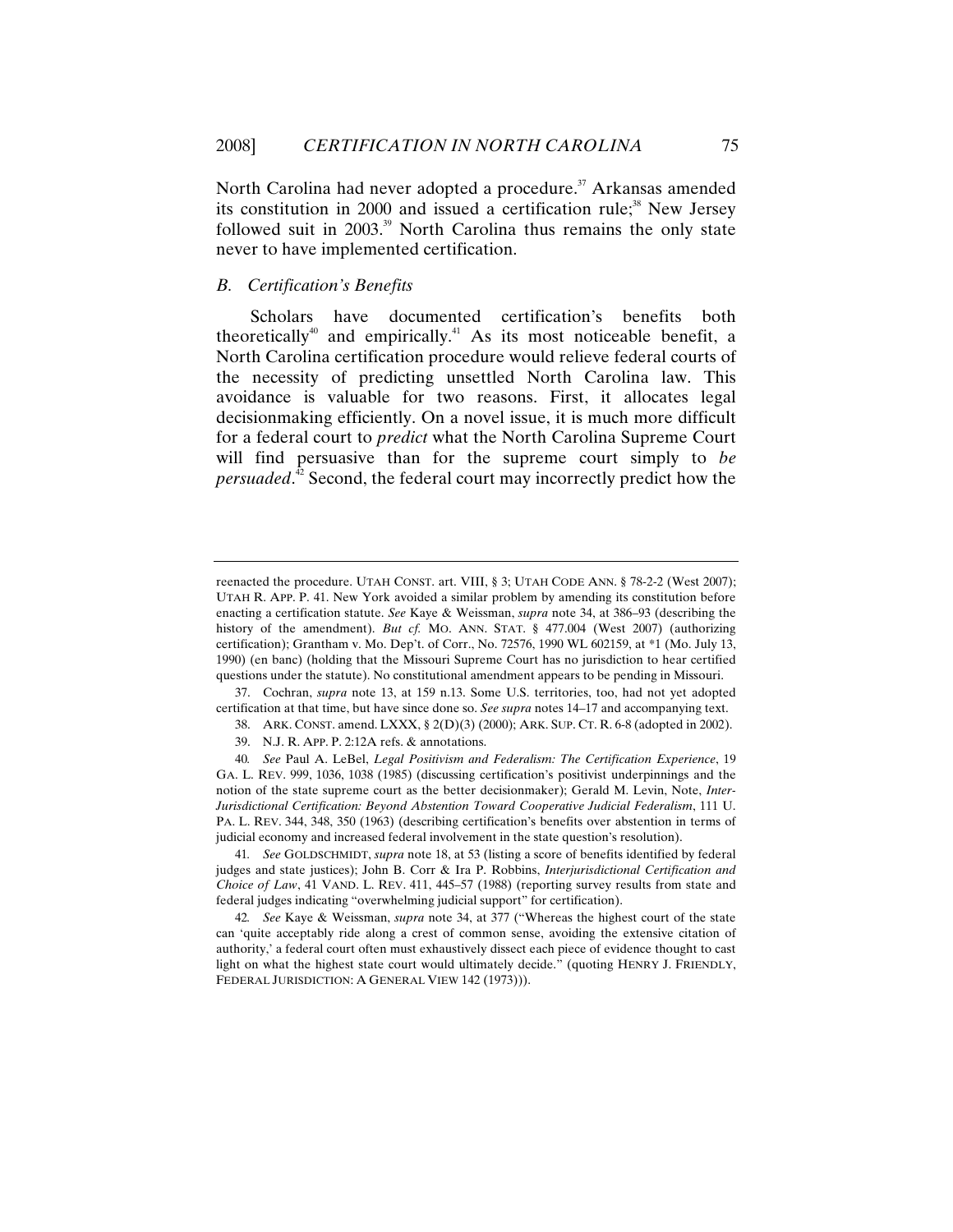North Carolina Supreme Court would answer the question.<sup>43</sup> An incorrect guess deprives the present litigants of justice insofar as that concept refers to accuracy of outcome, not merely procedural fairness.44 It also hurts future litigants who adjust their out-of-court behavior to conform to law that will not hold water when tested in the North Carolina courts.<sup>45</sup> Parties favored by a questionable federal decision will engage in forum shopping (loathed by *Erie*<sup>46</sup>), while the resulting uncertainty breeds, rather than eliminates, litigation.

In contrast, if the North Carolina Supreme Court hears the question, its response will be definitive.<sup> $47$ </sup> Because the supreme court is the final arbiter of state law, its decision will always be "correct"; the parties are thus guaranteed as accurate an outcome as is possible. The resulting state law uniformity will create certainty, which benefits future parties (who know their rights) and the court system as a whole (by reducing suits). $48$  This uniformity also fosters comity by affording North Carolina judges control over the content of North Carolina law.<sup>49</sup> Resolving unsettled issues of state law requires value-laden

45*. See* William G. Bassler & Michael Potenza, *Certification Granted: The Practical and Jurisprudential Reasons Why New Jersey Should Adopt a Certification Procedure*, 29 SETON HALL L. REV. 491, 512 (1998) ("[T]ransaction costs . . . inevitably result when citizens of the state attempt to conform their conduct . . . to the non-precedential opinion of a federal court.").

<sup>43</sup>*. See* Smith, *supra* note 18, at 2124–25 (describing federal courts' incorrect predictions of North Carolina law); *see also* John R. Brown, *Certification—Federalism in Action*, 7 CUMB. L. REV. 455, 455 n.2 (1977) (listing some of the Fifth Circuit's incorrect state law predictions); Dolores K. Sloviter, *A Federal Judge Views Diversity Jurisdiction Through the Lens of Federalism*, 78 VA. L. REV. 1671, 1679–80 (1992) (same in the Third Circuit).

<sup>44</sup>*. But cf.* Bruce M. Selya, *Certified Madness: Ask a Silly Question . . .*, 29 SUFFOLK U. L. REV. 677, 690 (1995) (dismissing this concern because "appellate review . . . does not guarantee the 'right' answer—merely the last answer"). Respectfully, Judge Selya's point is irrelevant. Legal procedures should be tailored toward the best outcome regardless of whether litigants have a right to it: that is why appellate judges hear arguments to make their determinations, rather than flipping coins. The latter would be just as final, but not as just.

<sup>46</sup>*. See* Hanna v. Plumer, 380 U.S. 460, 468 (1965) (listing the "discouragement of forumshopping" as one of *Erie*'s "twin aims").

<sup>47</sup>*. See* Jonathan Remy Nash, *Examining the Power of the Federal Courts to Certify Questions of State Law*, 88 CORNELL L. REV. 1672, 1698 (2003) ("[T]he state's highest court [is] the only court capable of rendering a 'definitive' statement of state law under *Erie* and its progeny  $\dots$ .").

<sup>48</sup>*. See* Bassler & Potenza, *supra* note 45, at 512 (discussing certification's "broad benefits to future litigants" and "elimination of transaction costs").

<sup>49</sup>*. See* Clark, *supra* note 24, at 1465 ("[C]ertification ensures that agents of the state . . . resolve unsettled questions of state law.").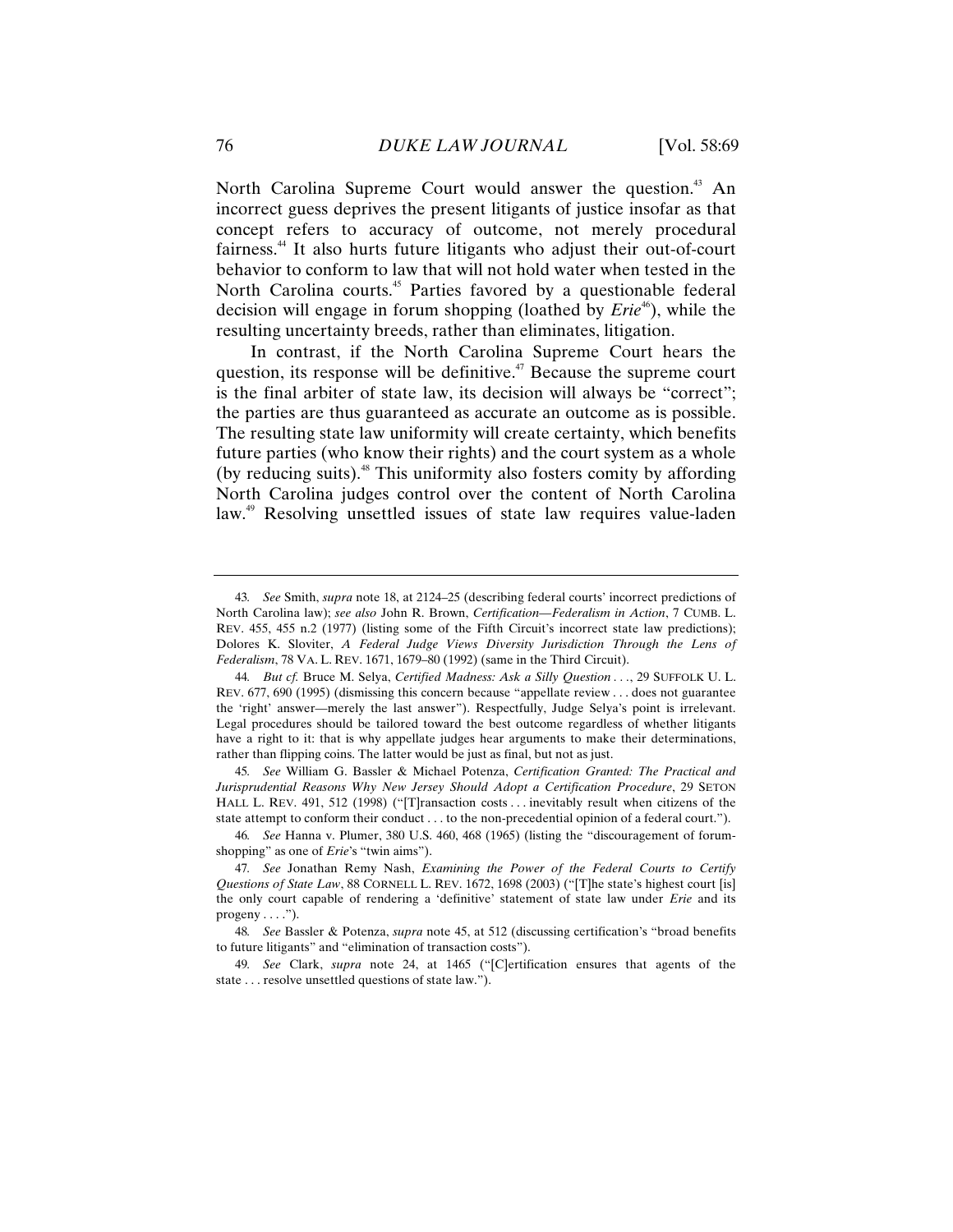policymaking;<sup>50</sup> state judges, immersed in this state's social and legal milieu and accountable to its citizens, should decide such issues.<sup>51</sup> Certification obtains this result without forcing the litigants to suffer abstention's cost and delay.<sup>52</sup>

Perhaps the most important (though least recognized) benefit of certification is that it is discretionary at both ends.<sup>53</sup> A federal court will certify only those questions of law that it feels are important enough to merit the North Carolina Supreme Court's attention and uncertain enough to raise the specter of erroneous decision—a judge confident of mastering the relevant law will not certify.<sup>54</sup> Likewise, the North Carolina Supreme Court may decline the question unless it agrees that answering will serve judicial economy, comity, and federalism.<sup>55</sup>

### *C. How North Carolina Can Avoid Potential Pitfalls*

Nonconstitutional<sup>56</sup> criticisms of certification fall into three basic categories: (1) delay for the parties, (2) state court congestion, and (3) piecemeal or abstract opinions.<sup>57</sup> North Carolina can sidestep each of

53*. See, e.g.*, ARK. SUP. CT. R. 6-8(a)(1) ("The Supreme Court may, in its discretion, answer questions of law certified to it  $\dots$ "). Certification appears to remain discretionary even if couched in "mandatory" terms. *Compare, e.g.*, WASH. REV. CODE ANN. § 2.60.020 (West 2008) ("[T]he supreme court *shall render* its opinion in answer [to a properly certified question]." (emphasis added)), *with* Broad v. Mannesmann Anlagenbau, A.G., 10 P.3d 371, 374 (Wash. 2000) ("[W]hether to answer a certified question . . . is within the discretion of the court.").

<sup>50</sup>*. Id.* at 1469–71.

 <sup>51.</sup> LeBel, *supra* note 40, at 1038.

<sup>52</sup>*. See* Medina, *supra* note 22, at 103 (describing certification as a means to achieve abstention's purpose without its problems). Another benefit of certification over abstention is that certification preserves federal fact finding and issue framing—assuaging some concerns about forum fairness—rather than relegating out-of-state litigants entirely to state court. *See, e.g.*, MD. CODE ANN., CTS. & JUD. PROC. § 12-606 (West 2008) (requiring the certifying court to find the underlying facts and frame the questions for review).

<sup>54</sup>*. See, e.g.*, State Auto Mut. Ins. Co. v. McIntyre, 652 F. Supp. 1177, 1195 (N.D. Ala. 1987) ("[T]he judge who is here sitting is thoroughly persuaded by his 31 years of trial and appellate practice in the Alabama courts . . . that he can reasonably predict the opinion and holding of Alabama's highest court . . . .").

<sup>55</sup>*. Cf.* CONN. R. APP. P. § 82-3 (requiring the certified question's determination to be "in the interest of simplicity, directness and economy of judicial action").

 <sup>56.</sup> Unlike these superficial criticisms, certification's constitutional difficulties in North Carolina are genuine. This Note addresses them *infra* in Part II.

<sup>57</sup>*. See* Bassler & Potenza, *supra* note 45, at 509–10 (identifying the same categories).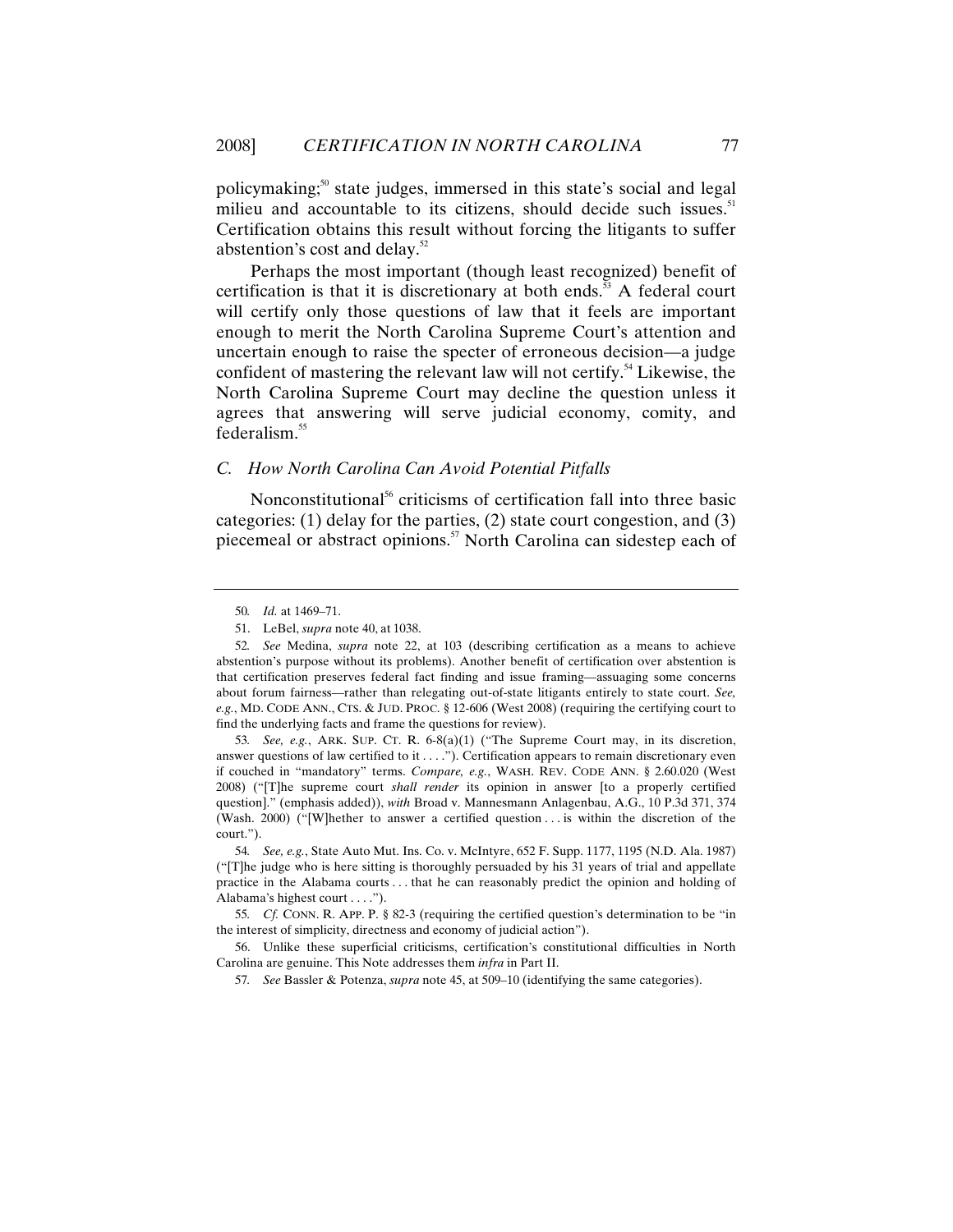these concerns through careful drafting and the North Carolina Supreme Court's conscientious use of discretion.

First, a North Carolina certification procedure will not force federal litigants to endure undue delay. One study indicated that federal courts of appeals waited a mean of 6.6 months for the answer to a certified question, and district courts waited 8.2 months.<sup>58</sup> Not all of that time is delay, as regardless of whether certification is employed the parties must brief and argue the issue and some court must decide it and draft an opinion.<sup>59</sup> The relatively small delay from certification reflects a tradeoff between fairness and efficiency: time in exchange for an authoritative ruling on a difficult issue. Any residual disadvantage to the parties will be offset by the benefit that settled law brings to future parties and future courts.<sup>60</sup>

In addition, North Carolina can avoid *unproductive* delay through careful drafting. A few litigants have had to wait for some time merely to find out that a certified question was declined.<sup>61</sup> This problem can be avoided by drafting a time limit into the certification procedure. For example, the Arkansas certification rule specifies that a certified question be rejected by default if the Arkansas Supreme Court does not accept the question within thirty days.<sup>62</sup> Other states have chosen different time limits.<sup>63</sup> Learning from these states' experience, North Carolina should protect parties from unnecessary delay by including a timing provision in its procedure.

 <sup>58.</sup> GOLDSCHMIDT, *supra* note 18, at 42. By contrast, the median disposition time for federal cases in 2006, from filing in the lower court to appellate decision, was 27.5 months. ADMIN. OFFICE OF THE U.S. COURTS, 2006 JUDICIAL BUSINESS OF THE UNITED STATES COURTS 125 tbl.B-4A (2006).

 <sup>59.</sup> Bassler & Potenza, *supra* note 45, at 512. Sometimes certification may *reduce* the decision time on a state law issue. For example, if a federal district court were to certify the question of whether the plaintiff stated a claim under state law, the North Carolina Supreme Court's answer would render an appeal on that issue unnecessary.

<sup>60</sup>*. See* GOLDSCHMIDT, *supra* note 18, at 109 ("[T]he savings in costs and time to future litigants . . . greatly outweigh [the] additional costs . . . incurred by litigants in a single certification case.").

<sup>61</sup>*. See* Selya, *supra* note 44, at 681 (lamenting the Supreme Court of Puerto Rico's decision not to answer a series of certified questions after a delay of "some two to three years").

 <sup>62.</sup> ARK. SUP. CT. R. 6-8(a)(2)–(3). The acceptance period can be extended by order. *Id.*

<sup>63</sup>*. See* NEB. REV. STAT. § 24-222 (2007) (sixty days); S.C. R. APP. P. 228(c) (forty-five days).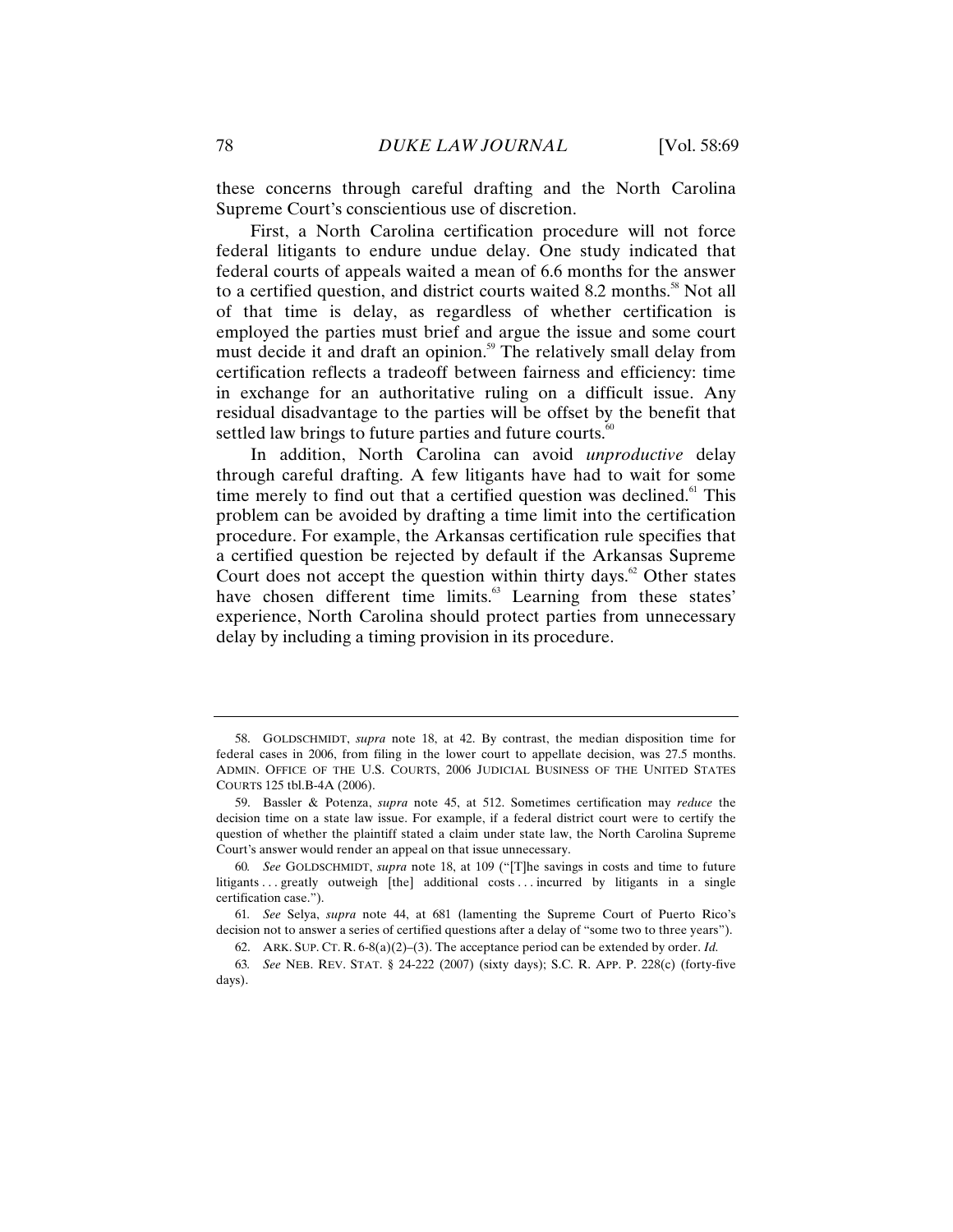Second, certified questions will not overrun North Carolina's "under-funded and overstretched court system."64 Federal judges take their jurisdiction seriously, regarding certification as a "valuable resource" to be preserved, not a "panacea . . . . to be used as a convenient way to duck [the court's] responsibility."<sup>65</sup> The U.S. Supreme Court has implied that the difficulty of predicting state law is insufficient, by itself, to allow certification.<sup>66</sup> A federal court should therefore certify only if the question (1) is dispositive,<sup> $\sigma$ </sup> (2) cannot be determined from precedent, $68$  and (3) implicates some matter of North Carolina policy.<sup>69</sup> If other Fourth Circuit states' experiences are an indication, the North Carolina Supreme Court will receive one to four questions per year.<sup>70</sup> Should answering these questions prove too burdensome, the supreme court can decline to do so for lack of time.<sup> $n$ </sup>

The North Carolina Supreme Court should also use its discretion to winnow out certified questions that do not merit its time and attention. If a federal court certifies banal questions of law or questions that are too factually specific to be of broad significance,

66*. See* Lehman Bros. v. Schein, 416 U.S. 386, 390–91 (1974) (discussing certification and noting that "mere difficulty in ascertaining local law is no excuse" for abdicating jurisdiction).

67*. See* John D. Butzner, Jr., & Mary Nash Kelly, *Certification: Assuring the Primacy of State Law in the Fourth Circuit*, 42 WASH. & LEE L. REV. 449, 453 (1985) (describing the Fourth Circuit's prudential limits on certifying).

68*. Id.*

69*. See Lehman Bros*., 416 U.S. at 390–91 (suggesting, because state law difficulty alone is insufficient, that some comity interest must be present to justify certification).

71*. See* Smith, *supra* note 18, at 2146 ("[I]f the certification procedure . . . is discretionary, [the] court will always have a means to control its caseload . . . .").

 <sup>64.</sup> N.C. ADMIN. OFFICE OF THE COURTS, FISCAL YEAR 2005-06 ANNUAL REPORT: THE NORTH CAROLINA JUDICIAL BRANCH 19, *available at* http://www.nccourts.org/Citizens/ Publications/Documents/annualreport\_2005-06.pdf.

 <sup>65.</sup> Transcon. Gas Pipeline Corp. v. Transp. Ins. Co., 958 F.2d 622, 623 (5th Cir. 1992) (per curiam). Another judge contemplated his discretion to certify as follows:

Prudent exercise of this discretion is important. All certifying courts should be keenly aware of their obligation not to abdicate their responsibility to decide issues properly before them. They should also be keenly aware that certification involves an imposition on the time and resources of the Supreme Court of [the State] and an increase in the expenditure of time and resources by the parties . . . . In appropriate cases it is the "best solution," but [not] every case . . . [is] an *appropriate* case.

W. Am. Ins. Co. v. Bank of Isle of Wight, 673 F. Supp. 760, 764 (E.D. Va. 1987) (footnote omitted).

 <sup>70.</sup> From 1990 to 1994 inclusive, the high courts of South Carolina, Virginia, and West Virginia received seven, four, and eighteen certification requests, respectively. (West Virginia was the second highest in the nation.) GOLDSCHMIDT, *supra* note 18, at 34–35 tbl.6. Nationally, high courts answered a mean of 6.6 questions each over those five years. *Id.*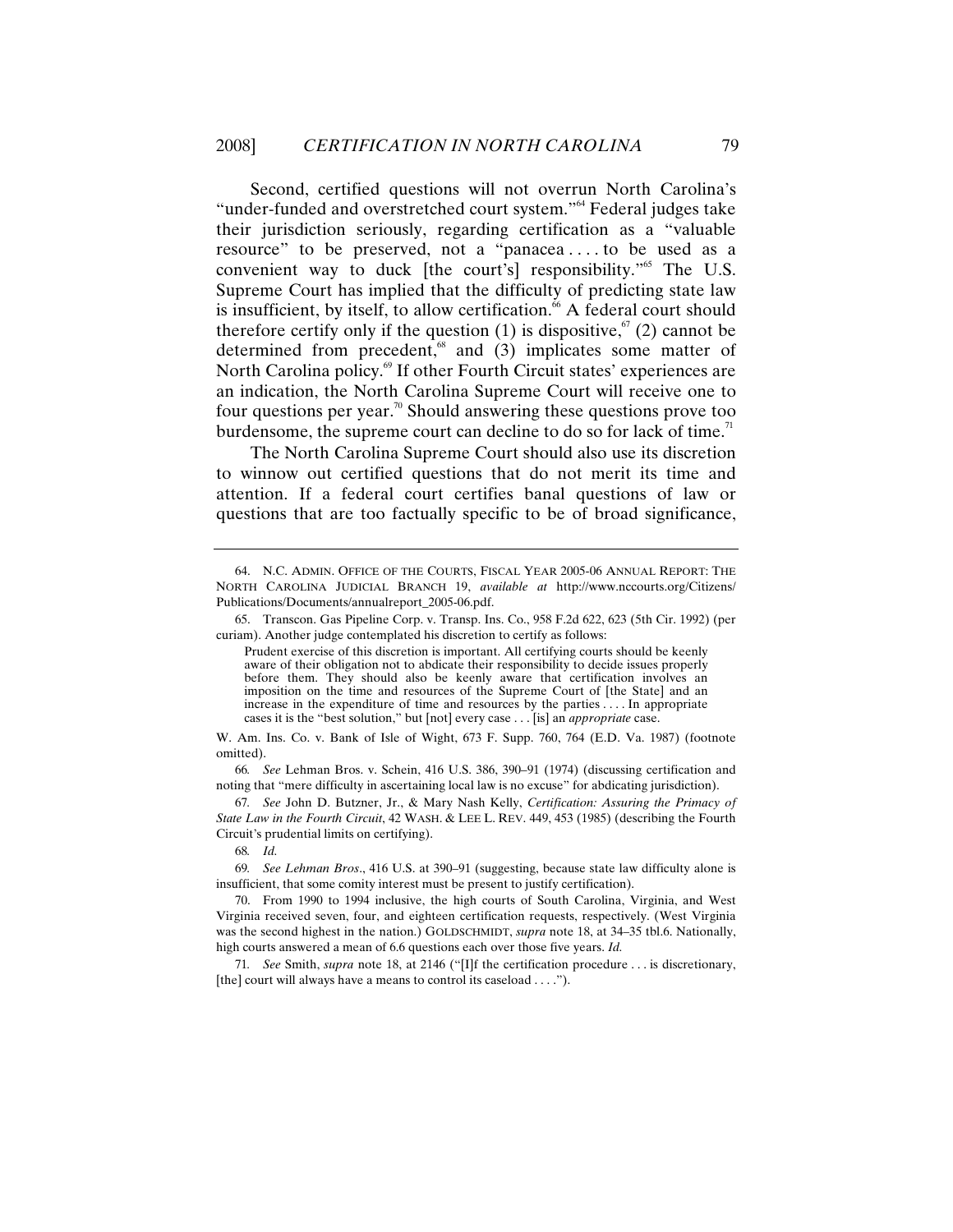the benefit to North Carolina will be insubstantial. Even some significant questions, such as intricate applications of state constitutional law, might be decided better on full factual records developed by North Carolina's state courts.<sup>72</sup> Accordingly, the North Carolina Supreme Court should decline any certified question that, in its determination, does not appreciably further state interests.<sup>73</sup> It should also set forth its reasons for so concluding in a short, per curiam opinion to serve as a guide for future certifying courts.<sup>74</sup> This conscientious use of discretion will encourage certification only when it is worthwhile.

Third, a properly drafted certification procedure would not force the North Carolina Supreme Court to decide cases piecemeal, or worse, to decide abstract questions of law without underlying facts. By definition, a certified question emerges from a controversy already justiciable before an Article III court. The question therefore arises out of sufficient operative facts; North Carolina's procedure can require the certifying court to supply them. For comparison, Virginia's procedure requires the certifying order to state the certified question and the nature of the controversy in which it arises, a statement of all relevant facts, and an explanation of how the certified question is determinative of the pending case.<sup>75</sup> If the parties dispute the facts, the certifying court can be compelled to determine the facts before certifying.<sup>76</sup> Furthermore, the North Carolina Supreme Court can require the certifying court to provide the entire record from

<sup>72</sup>*. See* Randall T. Shepard, *Is Making State Constitutional Law Through Certified Questions a Good Idea or a Bad Idea?*, 38 VAL. U. L. REV. 327, 351 (2004) (worrying that certification will "dilute the quality" of constitutional adjudication because "[c]onstitutional issues are especially fact sensitive").

<sup>73</sup>*. See, e.g.*, Wright v. Brooke Group Ltd., 652 N.W.2d 159, 170 n.1 (Iowa 2002) (declining to answer certified questions of fact or that require factual determinations); Yesil v. Reno, 705 N.E.2d 655, 656 (N.Y. 1998) (declining to answer certified questions pertaining to immigration because that issue was better left to federal courts); Grabois v. Jones, 667 N.E.2d 307, 307 (N.Y. 1996) (declining to answer a certified question because the issue was unlikely to recur); Rufino v. United States, 506 N.E.2d 910, 911 (N.Y. 1987) (declining to answer a certified question on the same subject as an appeal pending in the state system).

 <sup>74.</sup> The New York cases cited in *supra* note 73 are excellent examples of this practice.

<sup>75</sup>*. See* VA. SUP. CT. R. 5:42(c) (setting forth the requirements for a certification order).

<sup>76</sup>*. See, e.g.*, MD. CODE ANN., CTS. & JUD. PROC. § 12-606(b) (West 2008) ("If the parties cannot agree upon a statement of facts, the certifying court shall determine the relevant facts and state them as a part of its certification order.").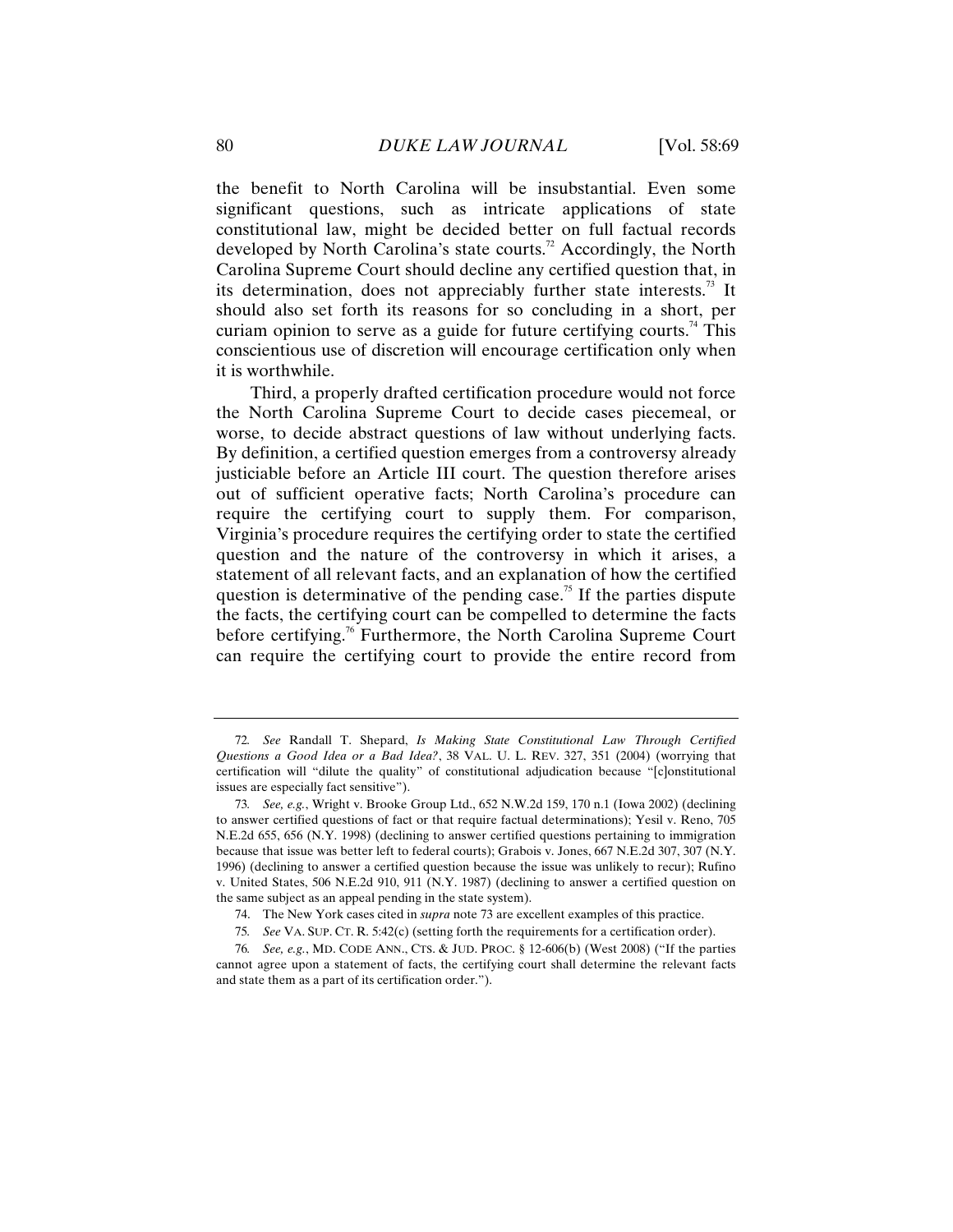below or any portion thereof.<sup>77</sup> The supreme court may also retain the right to reformulate the question if it determines that the certifying court confused or misstated the legal issues.<sup>78</sup> Finally, if the question remains too abstract despite these tools, the North Carolina Supreme Court may decline the question.<sup>79</sup>

In sum, a well-drafted and -executed certification procedure would serve North Carolina well, if the state can implement it. The following Part of this Note examines the constitutional difficulties such a procedure faces in North Carolina. The final Part proposes ways to sidestep those difficulties so that North Carolina may finally get on the certification bandwagon.

# II. CERTIFICATION'S CONSTITUTIONAL DIFFICULTIES IN NORTH CAROLINA

Implementing certification in North Carolina raises two constitutional questions. First, would certification require the North Carolina Supreme Court to render impermissible advisory opinions? Second, does that court have jurisdiction over the subject matter of certified questions? After a brief description of North Carolina's drafting options, Sections A and B address these questions in turn.

Certification procedures can be created via court rule, $\frac{80}{10}$  statute,  $\frac{81}{10}$ or both.<sup>82</sup> The North Carolina Constitution requires that the North Carolina Supreme Court supply a rule for some of certification's procedural aspects, but the General Assembly may statutorily

<sup>77</sup>*. See, e.g.*, *id.* § 12-605(b) ("[The High Court] of this State may require the certifying court to deliver all or part of its record . . . .").

<sup>78</sup>*. See, e.g.*, *id.* § 12-604 ("The [High Court] of this State may reformulate a question of law certified to it."). To avoid issuing an advisory opinion, however, the North Carolina Supreme Court should solicit the certifying court's input when reformulating a question. *See infra* Part II.A.

<sup>79</sup>*. Cf., e.g.*, Smith v. Duff & Phelps, Inc., 548 So. 2d 146, 146 (Ala. 1989) (declining to answer an abstract certified question without underlying facts); Willis v. Ga. Power Co., 174 S.E. 625, 626 (Ga. 1934) (declining to answer a certified question due to overbreadth); Eley v. Pizza Hut of Am., 500 N.W.2d 61, 64 (Iowa 1993) (declining to answer a certified question based on conflicting facts).

<sup>80</sup>*. Cf., e.g.*, S.C. R. APP. PRAC. 228 (implementing certification via court rule).

<sup>81</sup>*. Cf., e.g.*, W. VA. CODE ANN. §§ 51-1A-1 to -13 (West 2007) (implementing certification via statute).

<sup>82</sup>*. Cf., e.g.*, MD. CODE ANN., CTS. & JUD. PROC. §§ 12-601 to -613 (West 2007); MD. R. 8- 305 (implementing certification via court rule and statute).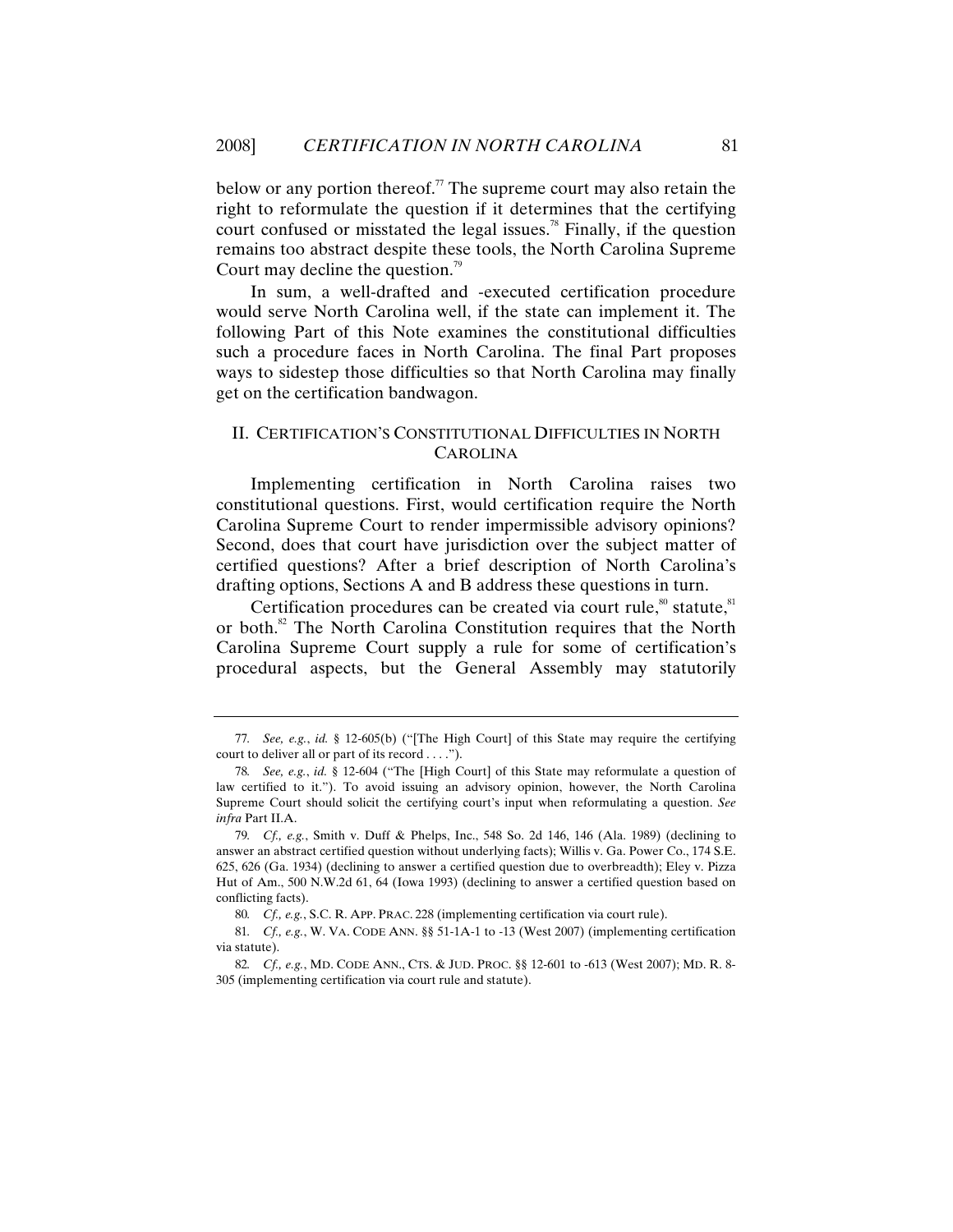implement the aspects of certification not governed by the state constitution. The North Carolina Constitution creates a unified General Court of Justice within the state, consisting of Appellate, Superior Court, and District Court Divisions.<sup>83</sup> Only the North Carolina Supreme Court may prescribe procedural rules for the Appellate Division, $84$  of which it is a part.<sup>85</sup> The North Carolina Supreme Court must therefore supply a rule for the procedure that it would follow when answering certified questions. On the other hand, the General Assembly can regulate when federal courts may *send* questions, as this would prescribe procedure for federal courts, not for the North Carolina Supreme Court.<sup>86</sup> The General Assembly might also be able to prescribe the criteria by which the North Carolina Supreme Court would decide whether to answer, by analogy to the General Assembly's power to prescribe the criteria by which the North Carolina Supreme Court decides whether to grant discretionary review. $s^7$  These drafting options are important to keep in mind when considering the constitutional questions below, for the

The power to create a certification procedure for federal courts is not mentioned in the North Carolina Constitution. *See* N.C. Const. art. IV, § 13(2) (describing the judicial and legislative rulemaking powers). Under prevailing doctrine, the General Assembly may pass any statute not prohibited by the constitution, but may not enlarge the North Carolina Supreme Court's jurisdiction. *See infra* Part II.B*.* The General Assembly can therefore create a certification procedure unless it would enlarge the North Carolina Supreme Court's jurisdiction. So long as the statute does not govern when the supreme court shall answer certified questions, it does not affect that court's jurisdiction and is thus constitutional. For a full explanation of the constitutional theory and precedent behind this reasoning, see *infra* Part II.B.

87*. See* N.C. GEN. STAT. ANN. § 7A-31 (West 2007) (permitting the supreme court to review decisions of significant public interest or legal significance or that conflict with its precedent). The General Assembly's power to pass such a statute depends upon whether the North Carolina Supreme Court has jurisdiction over certified questions. *See infra* Parts II.B, III.A.

 <sup>83.</sup> N.C. CONST. art. IV, § 2.

<sup>84</sup>*. See id.* art. IV, § 13(2) ("The Supreme Court shall have exclusive authority to make rules of procedure . . . for the Appellate Division.").

<sup>85</sup>*. See id.* art. IV, § 5 ("The Appellate Division . . . shall consist of the Supreme Court and the Court of Appeals.").

 <sup>86.</sup> Think of certification as a process consisting of two parts: (1) a federal court sends a question and (2) the North Carolina Supreme Court accepts it for review. Logically, a rule governing when federal courts may send questions, but not when the supreme court may accept, prescribes procedure only for the federal courts. Under a constitutional theory explored *infra* Part II.B, the General Assembly can create a certification procedure for federal courts even if it could not prescribe when the North Carolina Supreme could answer. In brief, the reasoning proceeds as follows: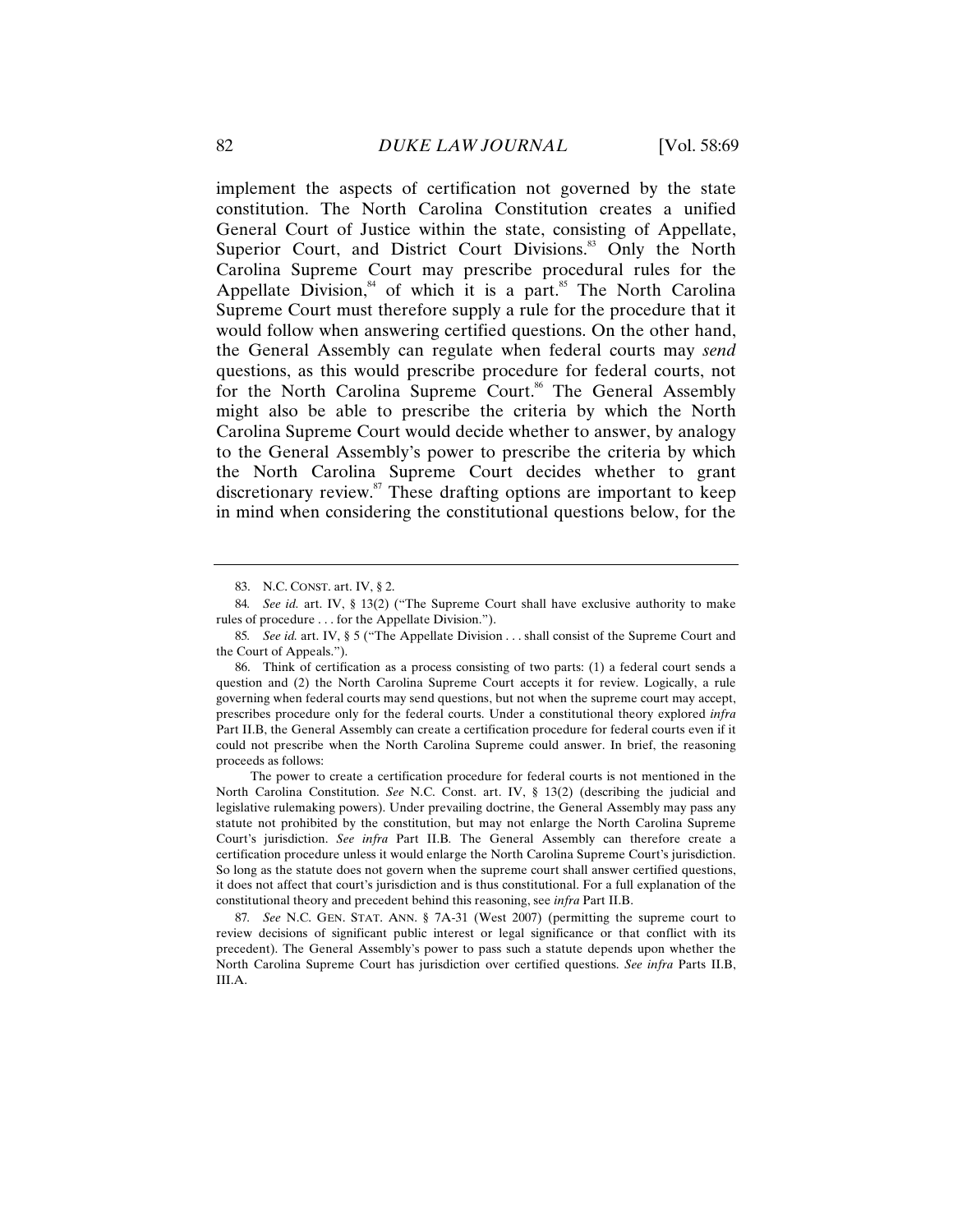certification procedure's constitutionality may turn on which branch of government adopts it.<sup>88</sup>

### *A. Advisory Opinions*

The North Carolina Supreme Court has held that its opinions cannot merely be advisory.<sup>89</sup> Certification raises concerns about advisory opinions for two reasons: (1) a certified question arises in a case pending in a court of another jurisdiction, and (2) the answering court decides the question with the expectation that the parties will return to the certifying court.

These concerns are unjustified. Certified questions are unlike advisory opinions in all other relevant respects.<sup>90</sup> A certified question arises out of a bona fide case or controversy justiciable before an Article III court; the parties fully brief and argue the question to nest it within a concrete factual setting.<sup>91</sup> Certification therefore "bears the hallmarks of the adversarial system and the purported benefits that follow."92 Unlike an advisory opinion, the North Carolina Supreme Court's decision would have *res judicata* and *stare decisis* effect and constitute binding law on the present and all future parties.<sup>93</sup>

90*. See* Bassler & Potenza, *supra* note 45, at 521–22 ("The features of advisory opinions that make them objectionable . . . are not present in the certification procedure proposed . . . .").

91*. See* Smith, *supra* note 18, at 2139 (describing how these concerns persuaded the Maine Supreme Court to hold that certified questions are nonadvisory).

 <sup>88.</sup> For a discussion of whether the General Assembly may constitutionally enlarge the North Carolina Supreme Court's jurisdiction, see *infra* Part II.B. For an examination of whether the North Carolina Supreme Court can exercise the people's reserved powers, see *infra* Part III.B.

<sup>89</sup>*. In re* Advisory Opinion, 335 S.E.2d 890, 891 (N.C. 1985) ("The North Carolina Constitution does not authorize the Supreme Court as a Court to issue advisory opinions."). To be non-advisory, an opinion must potentially affect an actual dispute between adverse litigants. *See, e.g.*, United States v. Johnson, 319 U.S. 302, 304 (1943) (per curiam) (insisting that a case is not justiciable in the "absence of a genuine adversary issue between the parties"). As discussed in this Section, answers to certified questions are not advisory opinions because they may determine a federal litigant's claim. *See infra* notes 96–99 and accompanying text.

 <sup>92.</sup> Bassler & Potenza, *supra* note 45, at 522.

<sup>93</sup>*. See, e.g.*, ALASKA R. APP. P. 407(f) ("The answer to the certified questions shall be res judicata as to the parties and have the same precedential force as any other appellate decision of the supreme court."); S.C. R. APP. PRAC. 228(f) ("The decision shall be accorded the same force and effect as any other decision of the Supreme Court . . . ."). Such language renders the answer to a certified question binding in all U.S. jurisdictions. *See* U.S. CONST. art. IV, § 1, cl. 1 ("Full Faith and Credit shall be given in each State to the . . . judicial Proceedings of every other State."); 28 U.S.C. § 1738 (2000) ("[J]udicial proceedings . . . shall have the same full faith and credit in every court within the United States . . . as they have by law or usage in the courts of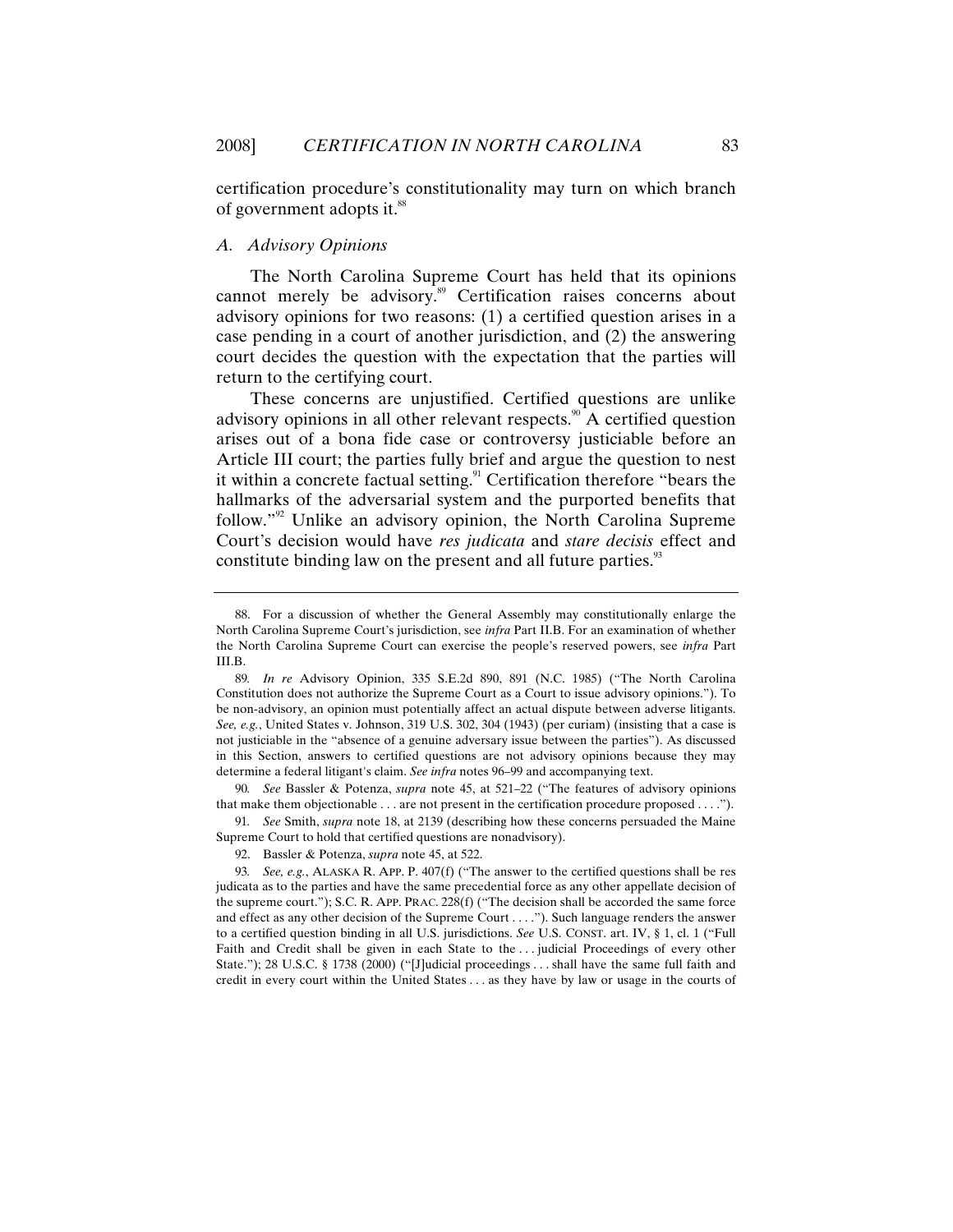Moreover, certified questions do not implicate the separation-ofpowers concerns plaguing advisory opinions. Certification would not encourage the North Carolina Supreme Court to encroach upon the realm of the General Assembly. In adjudicating adverse parties' rights on the facts of a single case, the answering court performs a quintessentially judicial function<sup>94</sup>—consider, for example, how out of place it would be for a federal court to certify a question to the state legislature. To the extent that the North Carolina Supreme Court "interferes" with anyone by answering the question, it interferes with the certifying court; yet this interference is a fulfillment, not an infringement, of federalist principles. When interpreting North Carolina law, a federal court is supposed to be subordinate, not coordinate, to the North Carolina Supreme Court.<sup>95</sup>

Finally, certified questions are more than advisory because they are dispositive. Under the Uniform Law, a properly certified question is one that may be determinative of the claim.<sup>96</sup> The North Carolina Supreme Court's answer, like its ruling on any dispositive motion, has the potential to foreclose at least one claim or defense within the case.<sup>97</sup> If the supreme court discovers that a certified question cannot

such State . . . from which they are taken."). The answer to a certified question is nonadvisory because of this binding effect, much as a monetary judgment against a party with no in-state assets is nonadvisory because of its binding effect in other states. *Cf., e.g.*, N.C. GEN. STAT. § 1- 75.4(5)(a) (West 2007) (granting North Carolina courts long-arm jurisdiction over claims arising from promises "to pay for services to be performed in th[e] State"); Blue Ridge Health Investors, LLC v. Mars Syst, Inc., No. COA04-1248, 2005 WL 1578391, at \*2–3 (N.C. Ct. App. July 5, 2005) (exercising jurisdiction under § 1-75.4(5)(a) despite the defendant's apparent lack of in-state assets).

 <sup>94.</sup> As one Michigan Supreme Court Justice convincingly argued:

When an actual controversy exists between parties, it is submitted in formal proceedings to a court, the decision of the court is binding upon the parties and their privies and is res adjudicata [*sic*] of the issue in any other proceedings . . . what else can the decision be but the exercise of judicial power?

Melson v. Prime Ins. Syndicate, 696 N.W.2d 687, 696 (Mich. 2005) (Markman, J., dissenting from a decision to answer a certified question) (quoting Wash.-Detroit Theater Co. v. Moore, 229 N.W. 618, 680–81 (1930)).

<sup>95</sup>*. See* Erie R.R. Co. v. Tompkins, 304 U.S. 64, 78 (1938) (making state courts' decisions binding on federal courts when state law supplies the rule of decision).

<sup>96</sup>*. See* Unif. Certification of Questions of Law Act, 12 U.L.A. 67, 73 (1995) ("The [Supreme Court] may answer questions of law certified to it . . . which may be determinative of the cause  $\dots$ .").

<sup>97</sup>*. See* W. Helicopter Servs., Inc. v. Rogerson Aircraft Corp., 811 P.2d 627, 630 (Or. 1991) (interpreting "may be determinative" to "mean[] that our decision must, in one or more of the forms it could take, have the potential to determine at least one claim in the case"). For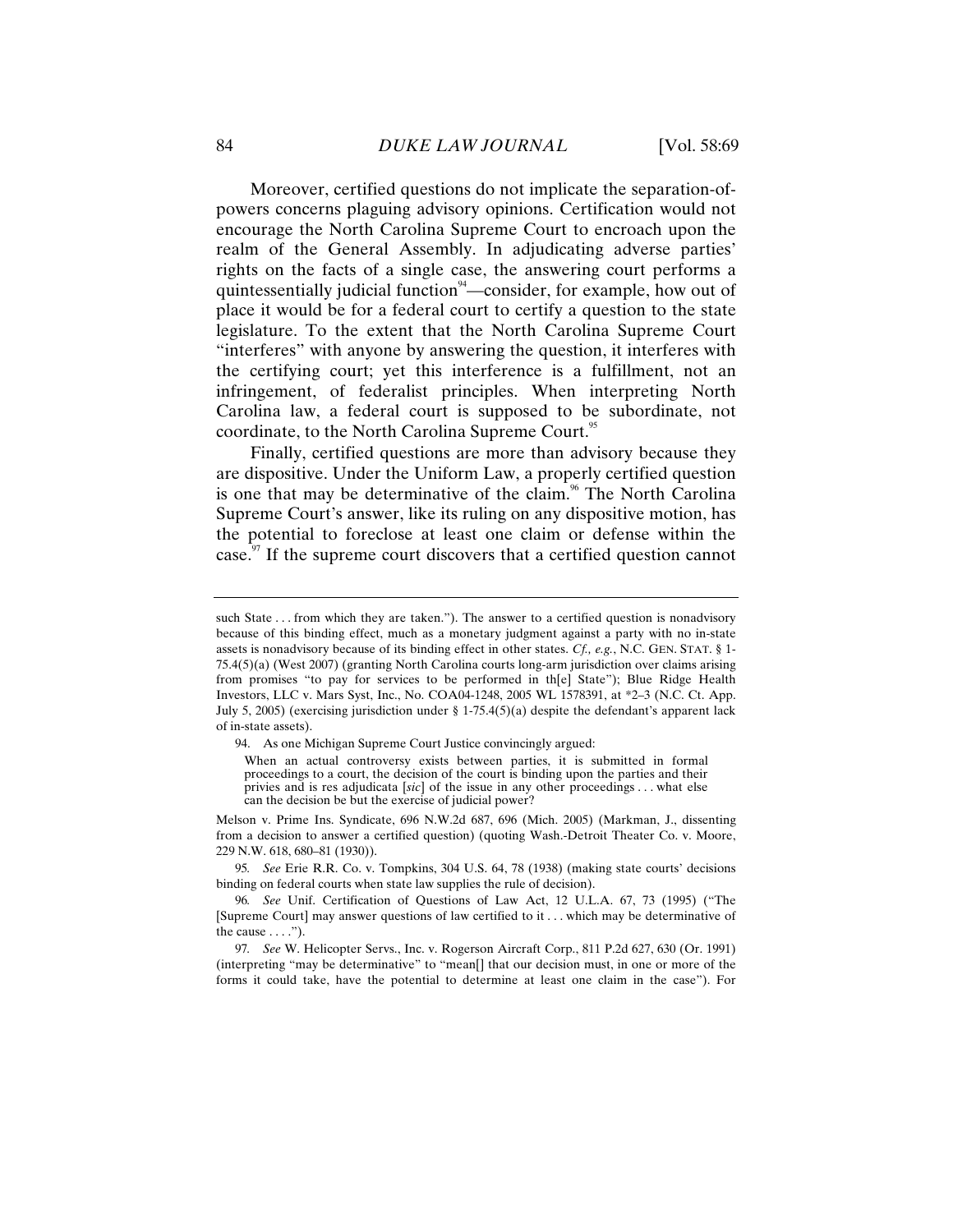be determinative, it should decline to answer.<sup>98</sup> For this reason, most states consider certification a proper exercise of the judicial power, not an advisory opinion.<sup>99</sup>

# *B. Subject Matter Jurisdiction*

The North Carolina Constitution does not explicitly grant the North Carolina Supreme Court jurisdiction over certified questions. Nevertheless, in her 1999 article, Jessica Smith examined North Carolina law and concluded that the state could constitutionally enact a certification procedure.<sup>100</sup> She looked first to the North Carolina Supreme Court's jurisdictional clause, which states:

The Supreme Court shall have jurisdiction to review upon appeal any decision of the courts below, upon any matter of law or legal inference. The jurisdiction of the Supreme Court over "issues of fact" and "questions of fact" shall be the same exercised by it prior to the adoption of this Article, and the Court may issue any remedial writs necessary to give it general supervision and control over the proceedings of the other courts. The Supreme Court also has jurisdiction to review, when authorized by law, direct appeals from a final order or decision of the North Carolina Utilities Commission.<sup>1</sup>

 99. Corr & Robbins, *supra* note 41, at 422. *But compare Melson*, 696 N.W.2d at 687 (Young, J., concurring) (arguing that answers to certified questions are advisory opinions), *with id.* at 692–702 (Markman, J., dissenting) (rebutting Justice Young's argument in detail).

101. N.C. CONST. art. IV, § 12(1).

example, consider the question, "Has the plaintiff stated a claim for negligent infliction of emotional distress (NIED)?" If the state court refuses to recognize NIED, the plaintiff's claim will fail. Thus the question is dispositive notwithstanding the fact that, if the court recognizes NIED and defines its elements, the plaintiff may or may not be able to make out those elements at trial.

<sup>98</sup>*. See, e.g.*, Union Planters Bank v. People of the State of New York, No. 1050562, 2008 WL 274756, at \*2–4 (Ala. Feb. 1, 2008) (declining to answer certified questions for lack of determinativity); Raborn v. Menotte, 974 So. 2d 328, 332 (Fla. 2008) (declining to answer a certified question for mootness); Ball v. Wilshire Ins. Co., 184 P.3d 463, 467 (Okla. 2007) (declining to answer certified questions because the certifying court possibly lacked jurisdiction).

<sup>100</sup>*. See* Smith, *supra* note 18, at 2141–43 (discussing the North Carolina Constitution, but not the North Carolina Supreme Court's jurisdictional precedent); *see also* GOLDSCHMIDT, *supra* note 18, at 98 (acknowledging that precedent but suggesting that certification would be constitutional).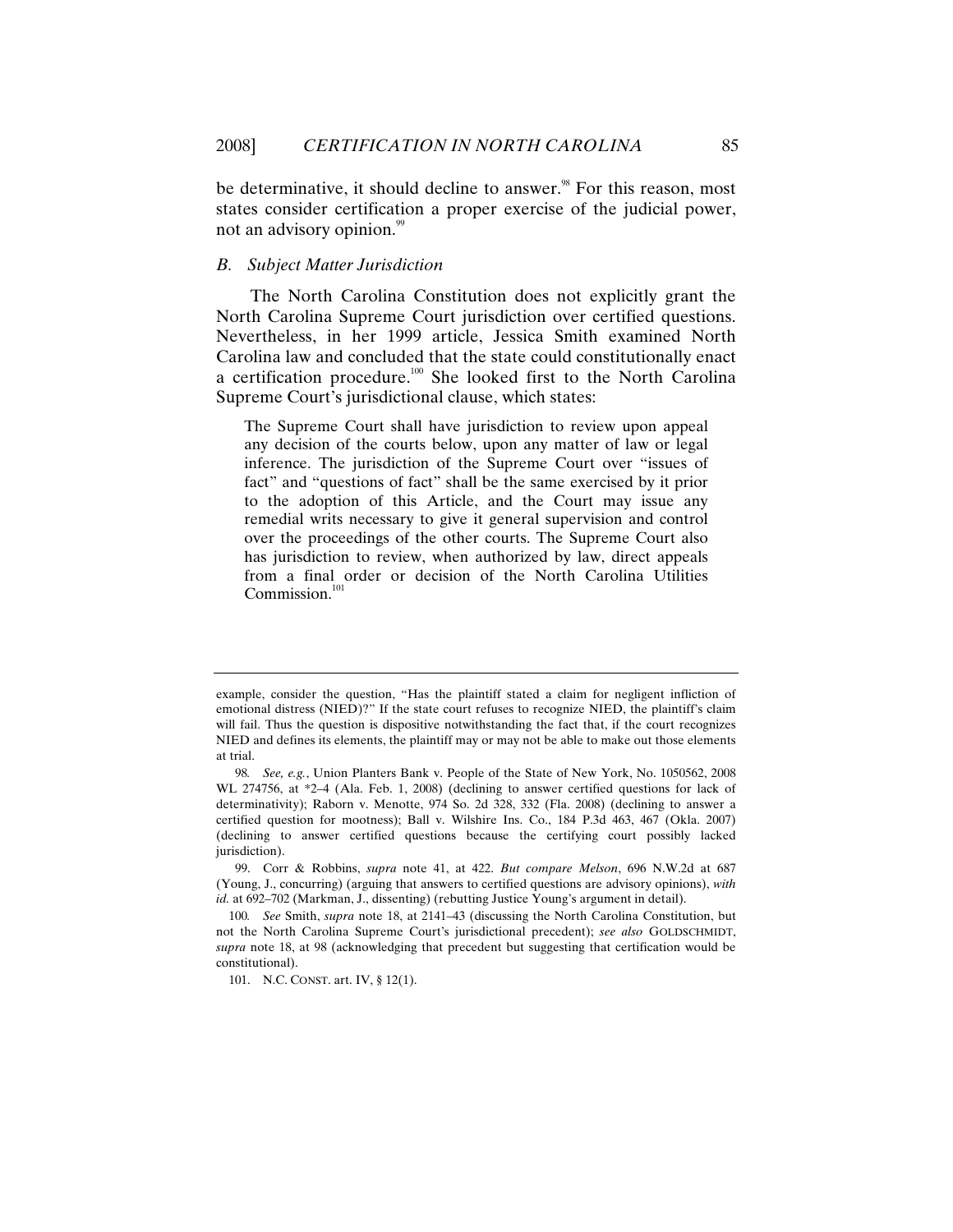This provision says nothing about interjurisdictional certification.102 Under prevailing constitutional theory, a state constitution is not a power-*granting*, but a power-*limiting* document: any power not prohibited by the North Carolina Constitution's provisions is reserved to the people, and the people may exercise their power through their elected representatives.<sup>103</sup> Because the constitution is ambiguous as to answering certified questions, $104$  the argument runs, that power was reserved to the people and a certification procedure may validly be enacted.<sup>105</sup> Other states adopting this theory, including Florida, Washington, and Idaho, have found certification constitutional.<sup>106</sup> Using similar reasoning, Smith concluded that North Carolina could constitutionally enact a certification procedure. $107$ 

Although correct in many respects, Smith's analysis suffers from two defects: (1) it misses a possible peculiarity of North Carolina's constitutional theory, and (2) it fails to consider the North Carolina Supreme Court's jurisdictional precedent. First, although the constitution-as-limit theory is entrenched in North Carolina law,  $108$  it is

 104. One other provision may also bear on this question: the separation-of-powers section of the article on the judicial power. *See* N.C. CONST. art. IV, § 1 ("The General Assembly shall have no power to deprive the judicial department of any power or jurisdiction that rightfully pertains to it as a co-ordinate department of the government, nor shall it establish or authorize any courts other than as permitted by this Article."). Certification does not establish any new court and grants, rather than removes, Supreme Court jurisdiction. Thus, this provision does not facially apply, and Smith's analysis proceeds. The North Carolina Supreme Court, affords the policies behind this provision great weight, however. *See infra* note 127 and accompanying text.

- 106*. See id.* at 2141–42 & nn.139–40 (citing examples from these states).
- 107*. Id.* at 2143.

<sup>102</sup>*. See id.* (delimiting the North Carolina Supreme Court's jurisdiction without regard to certification).

 <sup>103.</sup> Smith, *supra* note 18, at 2141 (quoting Baker v. Martin, 410 S.E.2d 887, 891 (N.C. 1991)). After citing North Carolina law for this principle, however, Smith next cites the Florida Supreme Court's formulation, which explicitly refers to judicial power. *See id.* at 2142 ("[A]ll sovereign power, *including the judicial power*, not limited by a state constitution inheres to the people . . . ." (emphasis added) (quoting Sun Ins. Office Ltd. v. Clay, 133 So. 2d 735, 741 (Fla. 1961))). Significantly, the North Carolina formulation does not mention the judicial power. *See Baker*, 410 S.E.2d at 891 ("All power which is not *expressly limited* by the people in our State Constitution remains with the people, and an act of the people *through their representatives in the legislature* is valid unless prohibited by that Constitution." (emphasis added)).

 <sup>105.</sup> Smith, *supra* note 18, at 2141.

<sup>108</sup>*. See In re* Spivey, 480 S.E.2d 693, 698 (N.C. 1997) (citing the theory to State *ex rel.* Martin v. Preston, 385 S.E.2d 473, 478 (N.C. 1989)). But the theory is much older: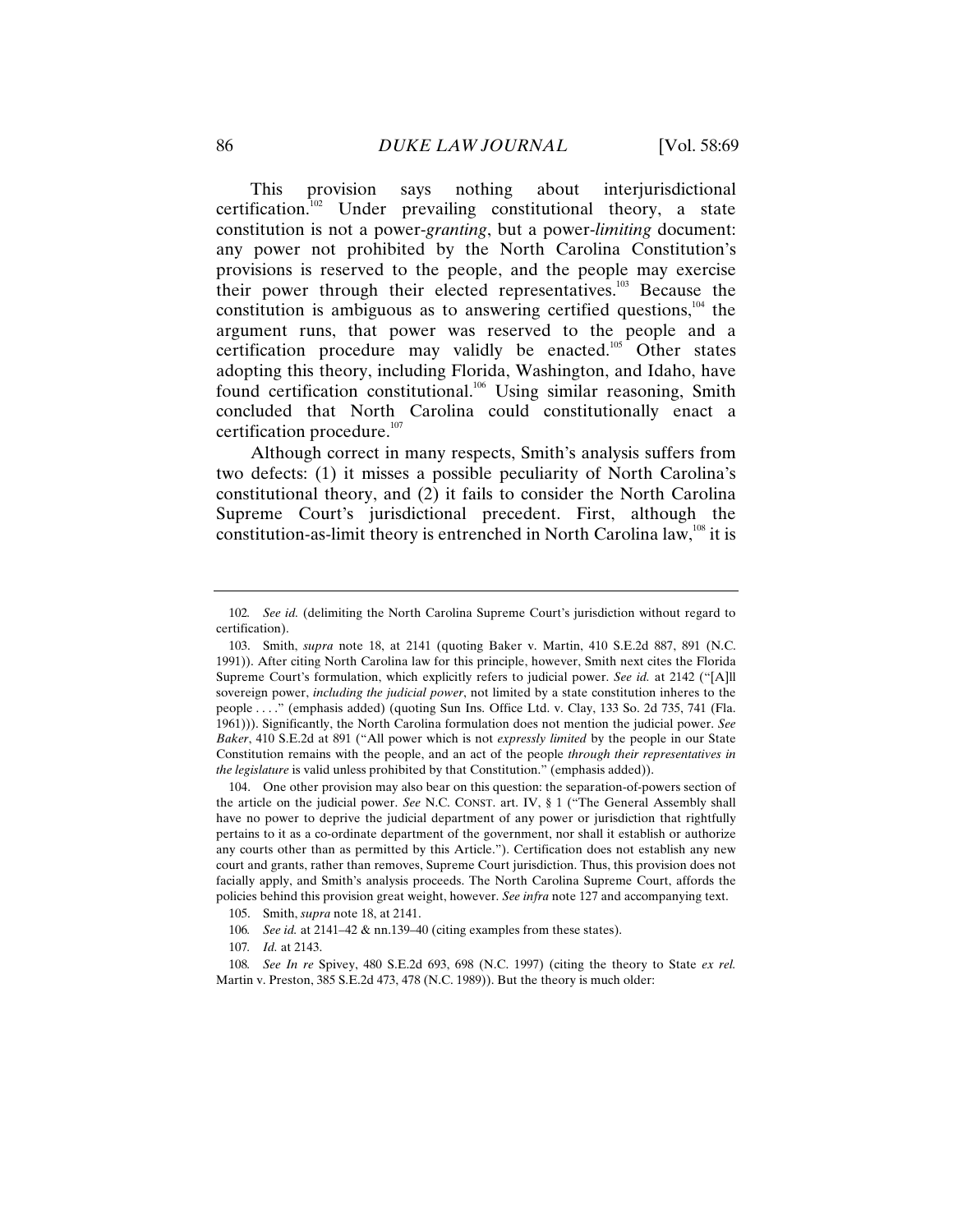always formulated to grant the legislature, not the courts, the power to exercise the people's reserved rights.<sup>109</sup> Second, as discussed in the remainder of this Section, the North Carolina Supreme Court's precedent prohibits the General Assembly from enlarging the supreme court's jurisdiction even though no such limitation appears in the North Carolina Constitution's text. If only the General Assembly may exercise the people's reserved power, but it may not do so to enlarge the supreme court's jurisdiction, Smith's argument  ${\rm fails.}^{110}$ 

The North Carolina Supreme Court's jurisdictional precedent, beginning with *North Carolina Utilities Commission v. Old Fort Finishing Plant*,<sup>111</sup> undercuts Smith's attempt to apply the constitutionas-limit theory to the adoption of certification. In 1963, the General Assembly enacted a law creating a direct appeal to the North Carolina Supreme Court from decisions of the North Carolina Utilities Commission.112 Entertaining the first such appeal in *Old Fort*, the supreme court struck down the law as unconstitutional.<sup>113</sup> Article IV of the North Carolina Constitution had been rewritten in 1962 to vest the judicial power of the state in three loci: the General Court of Justice, a court for the Trial of Impeachments, and administrative agencies.<sup>114</sup> A concurrent amendment gave the North Carolina

State v. Lewis, 55 S.E. 600, 602 (N.C. 1906) (quoting BLACK, CONSTITUTIONAL LAWS §§ 100– 01); *see also* State v. Matthews, 48 N.C. 451, 452–53 (1856) ("With the exception of the powers surrendered to the United States, each State is absolutely sovereign. With the exception of the restraints imposed by the Constitution of the State and the Bill of Rights, all legislative power is vested in the General Assembly.").

109*. See* sources cited *supra* notes 103 and 108.

 110. Compare this argument with *infra* Part III.B, which analyzes whether the supreme court can exercise reserved powers.

- 111. State *ex rel.* N.C. Utils. Comm'n v. Old Fort Finishing Plant, 142 S.E.2d 8 (N.C. 1965).
- 112*. See id.* at 9 (citing N.C. GEN. STAT. § 62-99).
- 113*. Id.* at 13.
- 114. The rewritten provisions read:

Section 1. . . . The judicial power of the State shall, except as provided in Section 3 of this Article, be vested in a court for the Trial of Impeachments and in a General Court of Justice. . . .

<sup>[</sup>S]tate Constitutions are not to be construed as grants of power . . . but rather as limitations upon the power of the state Legislature.

 <sup>. . .</sup> Consequently, the Legislature of a state may lawfully enact any law, of any character, on any subject, unless it is prohibited, in the particular instance, either expressly or by necessary implication, by the Constitution of the United States or by that of the state, or unless it improperly invades the separate province of one of the other departments of the government . . . .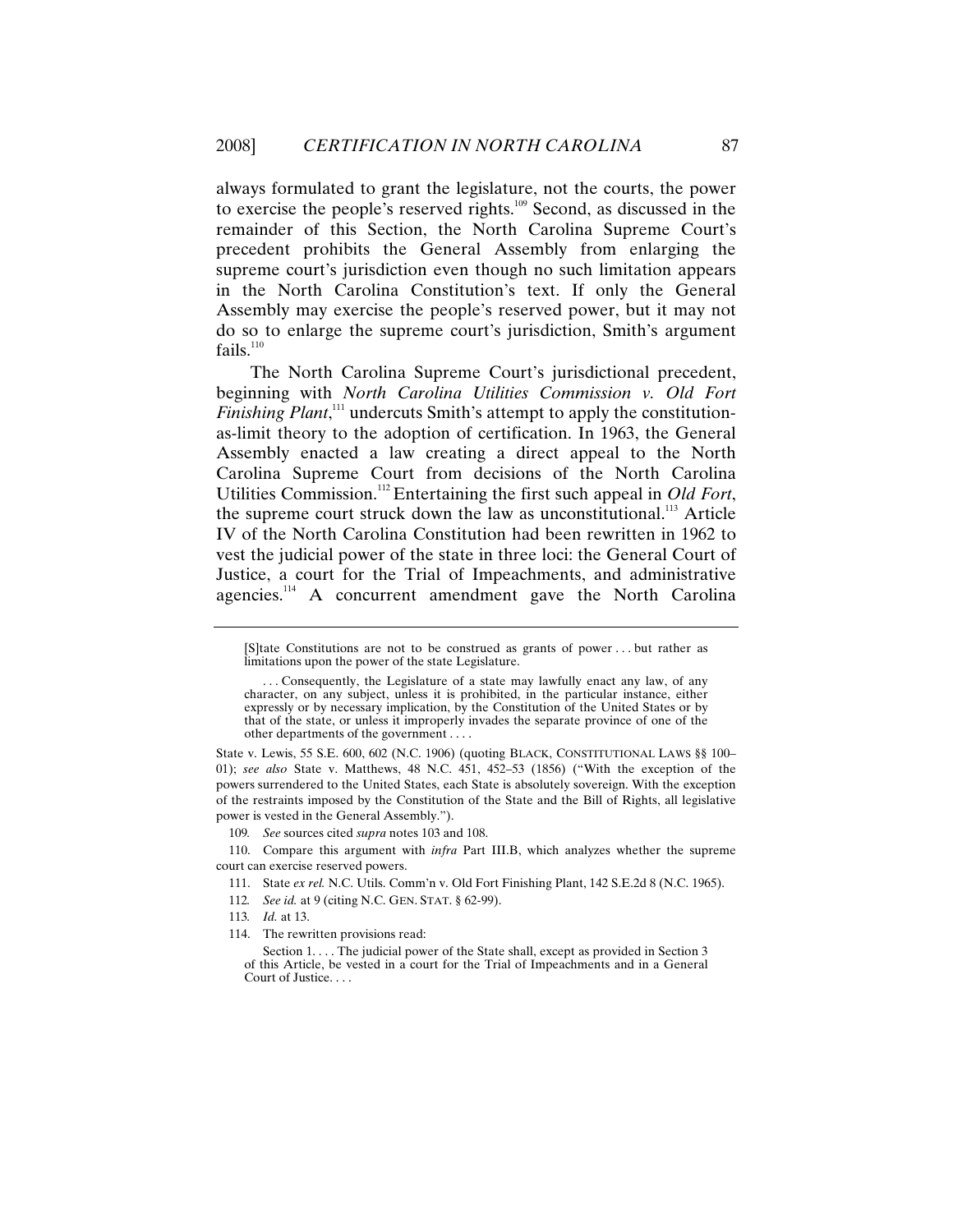Supreme Court "jurisdiction to review upon appeal any decision of the courts below, upon any matter of law or legal inference."115 The supreme court reasoned that the North Carolina Constitution distinguished administrative agencies from the courts of the General Court of Justice and therefore administrative agencies were not courts.<sup>116</sup> Because the North Carolina Supreme Court had appellate jurisdiction only over decisions of the "courts below," it could not review the North Carolina Utilities Commission's decisions on direct appeal.117 Nor did the General Assembly have the power to *create* such an appeal.<sup>118</sup> In short, to provide for the direct appeal to the supreme court, the Assembly had to amend the North Carolina Constitution.<sup>119</sup>

Ten years later, the North Carolina Supreme Court reconsidered its constitutional jurisdiction in *Smith v. State*. 120 In *Smith*, a public employee sued the state in a superior court for wrongful discharge, claiming breach of an employment contract.<sup>121</sup> On appeal, although no party had raised the issue of original jurisdiction, the *Smith* court examined the validity of General Statute Section 7A-25—granting the supreme court original jurisdiction over claims against the state—in light of a then-recent constitutional amendment.<sup>122</sup> Historically, the North Carolina Constitution contained a clause granting the North

. . . .

119*. See* N.C. CONST. art. IV, § 12(1) ("The Supreme Court also has jurisdiction to review . . . direct appeals from a . . . decision of the North Carolina Utilities Commission.").

Sec<sup>[tion]</sup> 3.... The General Assembly may vest in administrative agencies . . . such judicial powers as may be reasonably necessary . . . .

*See id.* at 11–12 (quoting N.C. CONST. art. IV, §§ 1, 3).

<sup>115</sup>*. Id.* at 12 (quoting N.C. CONST. of 1868, art. IV, § 10(1) (1962), amended and renumbered § 12(1) by N.C. Sess. Laws, ch. 1258 (1969)).

<sup>116</sup>*. See id.* ("Administrative agencies referred to in Section 3 of Article IV *ex vi termini* are distinguished from courts.").

<sup>117</sup>*. Id.*

<sup>118</sup>*. Id.* at 12–13. The other provisions in the newly amended Article IV were of no help. Sections 10(4) and 10(5), both quoted in *Old Fort*, permitted the Assembly to waive jurisdictional limits in civil cases and to provide a proper system of appeals. *Id.* at 12 (quoting N.C. CONST. of 1868, art. IV, §§ 10(4)–(5) (1962), renumbered §§ 12(4)–(5) by N.C. Sess. Laws, ch. 1258 (1969)). The supreme court did not address the former and dismissed the latter: "Obviously,  $[Section 10(5)]$  refers to a system of appeals from a lower court to a higher court within the General Court of Justice." *Id.*

 <sup>120.</sup> Smith v. State, 222 S.E.2d 412 (N.C. 1976).

<sup>121</sup>*. Id.* at 414, 416.

<sup>122</sup>*. Id.* at 426–27.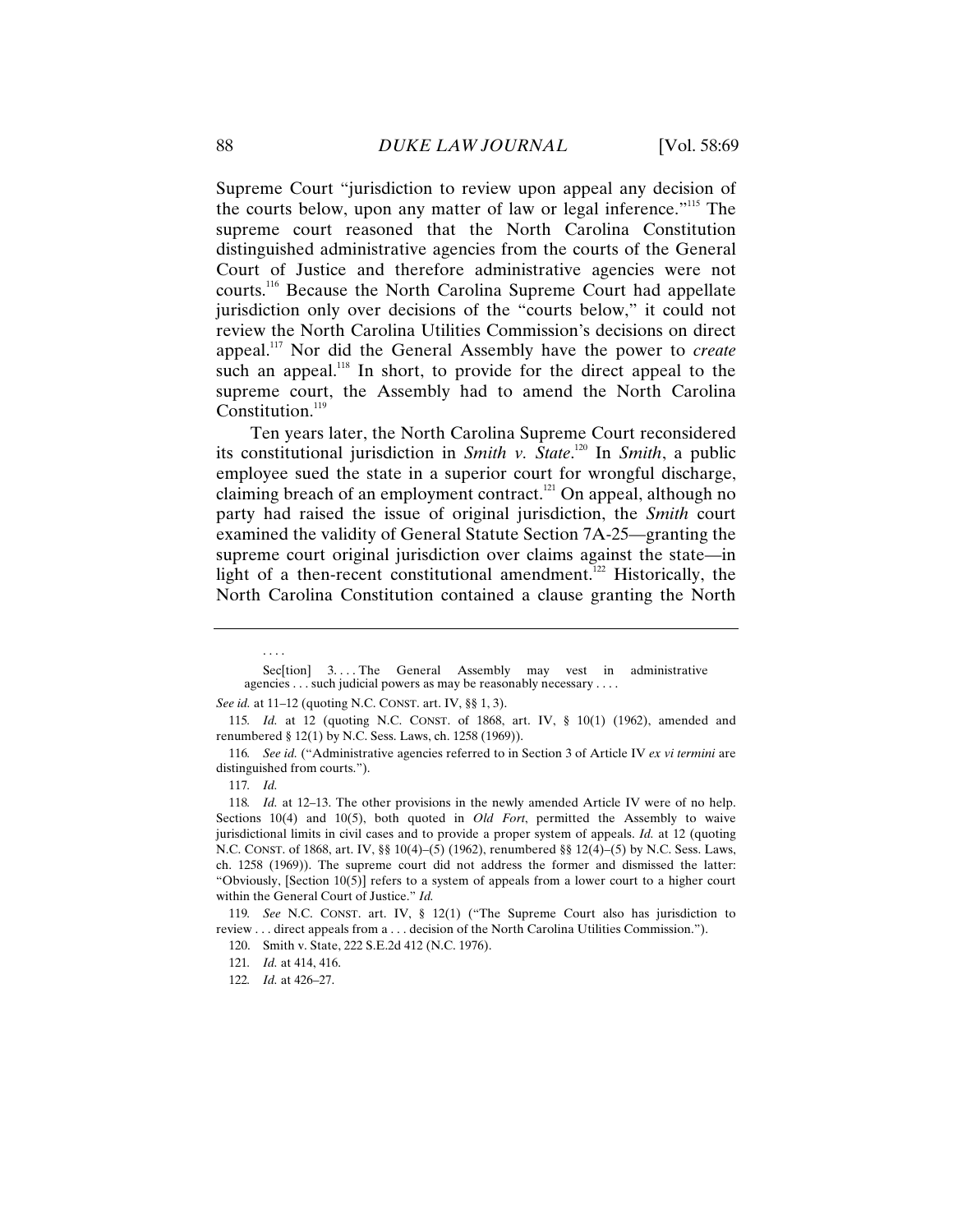Carolina Supreme Court such jurisdiction.<sup>123</sup> But a 1971 amendment to that provision removed the clause, leaving the surrounding material unchanged.<sup>124</sup> Interpreting this amendment as divesting it of original jurisdiction over claims against the state, the *Smith* court concluded that Section 7A-25 had been implicitly repealed by the amendment.<sup>125</sup>

The *Smith* court also opined<sup>126</sup> that Section 7A-25, if not repealed, would be unconstitutional: "[W]hen the jurisdiction of a particular court is constitutionally defined, the legislature cannot by statute restrict or enlarge that jurisdiction unless authorized to do so by the constitution. This principle is grounded on the separation of powers provisions found in many American constitutions . . . .  $\cdot$ <sup>127</sup> On these separation-of-powers grounds, the *Smith* court interpreted *Old Fort* to hold that the General Assembly may not extend the supreme court's appellate jurisdiction beyond its constitutional limits.<sup>128</sup> Section 7A-25 was unconstitutional because, in light of the 1971 amendment, the General Assembly no longer had authority to confer original jurisdiction on the North Carolina Supreme Court.<sup>129</sup> The supreme court's jurisdiction was therefore "limited 'to review upon appeal any decision of the courts below upon any matter of law or legal inference."<sup>130</sup>

Finally, in *In re Martin*<sup>131</sup>, the North Carolina Supreme Court reaffirmed *Smith*'s interpretation of its jurisdictional clause, but allowed the Assembly to create a new type of appeal to the supreme

<sup>123</sup>*. Id.* at 425–26.

<sup>124</sup>*. Id.* at 426.

<sup>125</sup>*. Id.* at 428.

 <sup>126.</sup> Because neither party had cited Section 7A-25 and the supreme court had already held the statute to be repealed, its alternative constitutional holding must be dictum.

<sup>127</sup>*. Id.* at 428–29. The *Smith* court's interpretation is reasonable: the North Carolina Constitution contains an explicit Separation of Powers clause. *See* N.C. CONST. art. I, § 6 ("The legislative, executive, and supreme judicial powers of the State government shall be forever separate and distinct from each other."). In addition, the opening section of the North Carolina Constitution's judiciary article reiterates the same concerns. *See* N.C. CONST. art. IV, § 1 ("The General Assembly shall have no power to deprive the judicial department of any power or jurisdiction that rightfully pertains to it as a co-ordinate department of the government, nor shall it establish or authorize any courts other than as permitted by this Article.").

<sup>128</sup>*. Smith*, 222 S.E.2d at 429.

<sup>129</sup>*. Id.*

<sup>130</sup>*. Id.* (quoting N.C. CONST. art. IV, § 12(1)).

<sup>131</sup>*. In re* Martin, 245 S.E.2d 766 (N.C. 1978).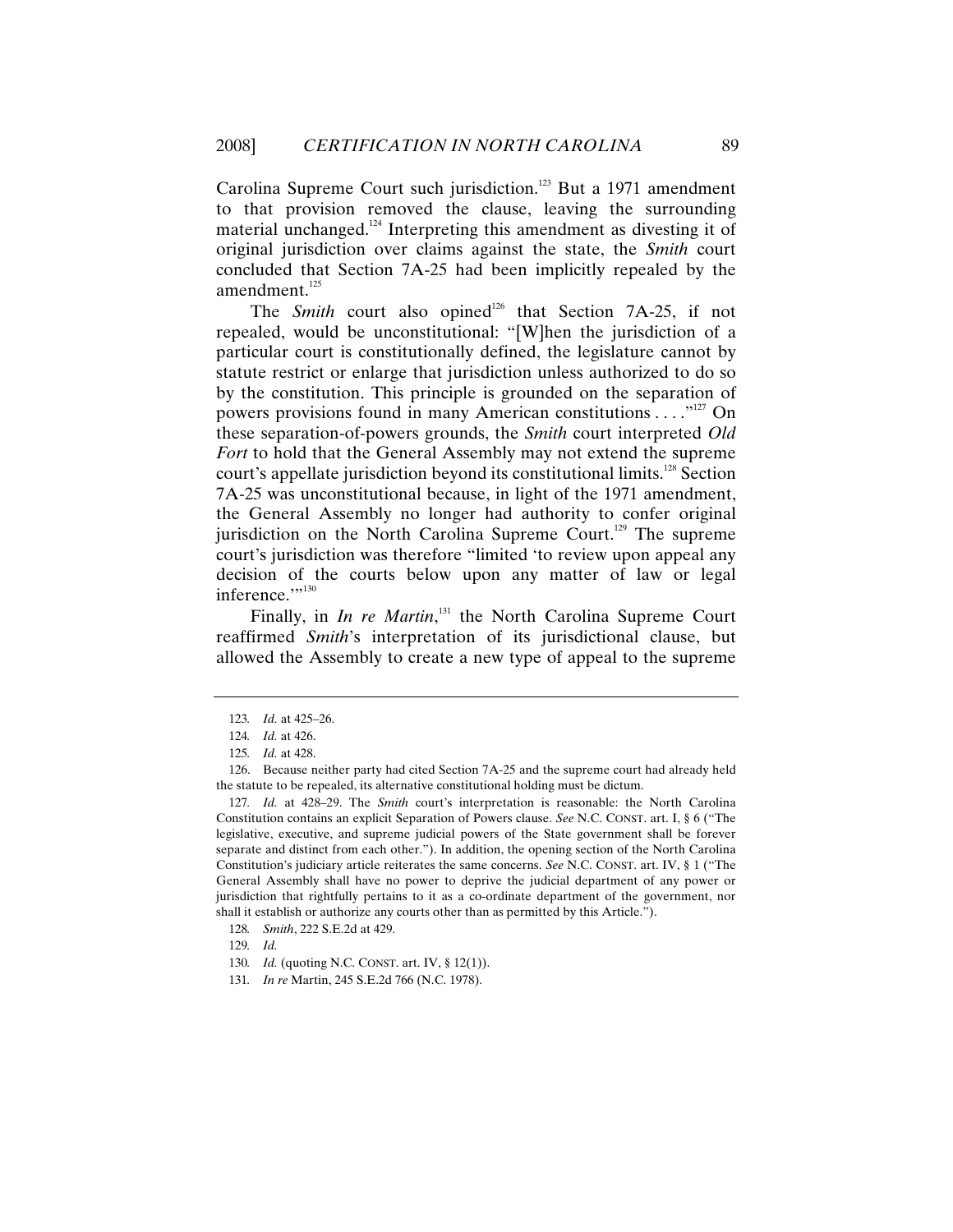court when constitutionally authorized.<sup>132</sup> In 1972, the electorate ratified an amendment to the North Carolina Constitution requiring the General Assembly to create a nonimpeachment method for the removal of incapacitated judges.<sup>133</sup> The Assembly responded by creating a commission to field removal actions, the decisions of which would be reviewed directly by the North Carolina Supreme Court.<sup>134</sup> Judge Martin challenged the act as unconstitutional, arguing that the supreme court's jurisdictional clause contained no provision for such an appeal and, under *Smith* and *Old Fort*, the Assembly had no authority to extend the court's jurisdiction.135 The *Martin* court confirmed that the Assembly may not expand the supreme court's jurisdiction without constitutional authorization, but held that the new amendment provided such authorization.<sup>136</sup> The Assembly could appropriately select the North Carolina Supreme Court as the venue for review because of the supreme court's general supervisory authority over the state courts. $137$  The statute was therefore constitutional.<sup>138</sup>

These three cases create a regime under which the North Carolina Supreme Court may hear all, but only, those types of cases provided for in the text of the North Carolina Constitution. Despite the general conception of the North Carolina Constitution as a power-limiting document, the General Assembly is bound by the constitutional text when providing access to the North Carolina Supreme Court. Therefore, if the supreme court determines that it does not have jurisdiction to answer certified questions from federal courts, precedent prohibits the General Assembly from granting such jurisdiction to the supreme court by statute.<sup>139</sup> Unfortunately, this precedent undermines Smith's argument that, absent a limitation in

<sup>132</sup>*. Id.* at 770–71. Thus *Martin* converted *Smith*'s dicta into controlling law. *See id.* at 770 ("[D]iscussing the jurisdiction of this Court, we *held*, in *Smith v. State*, . . . that the Supreme Court no longer had original jurisdiction over claims against the State . . . ." (emphasis added)).

<sup>133</sup>*. Id.*

<sup>134</sup>*. Id.* at 769–70.

<sup>135</sup>*. Id.* at 770.

<sup>136</sup>*. Id.* at 770–71.

<sup>137</sup>*. Id.* at 771.

<sup>138</sup>*. Id.* at 772.

<sup>139</sup>*. See* Smith v. State, 222 S.E.2d 412, 429 (N.C. 1976) ("[T]he General Assembly [is] without authority to expand the appellate jurisdiction of [the North Carolina Supreme Court] beyond the limits set in the Constitution.").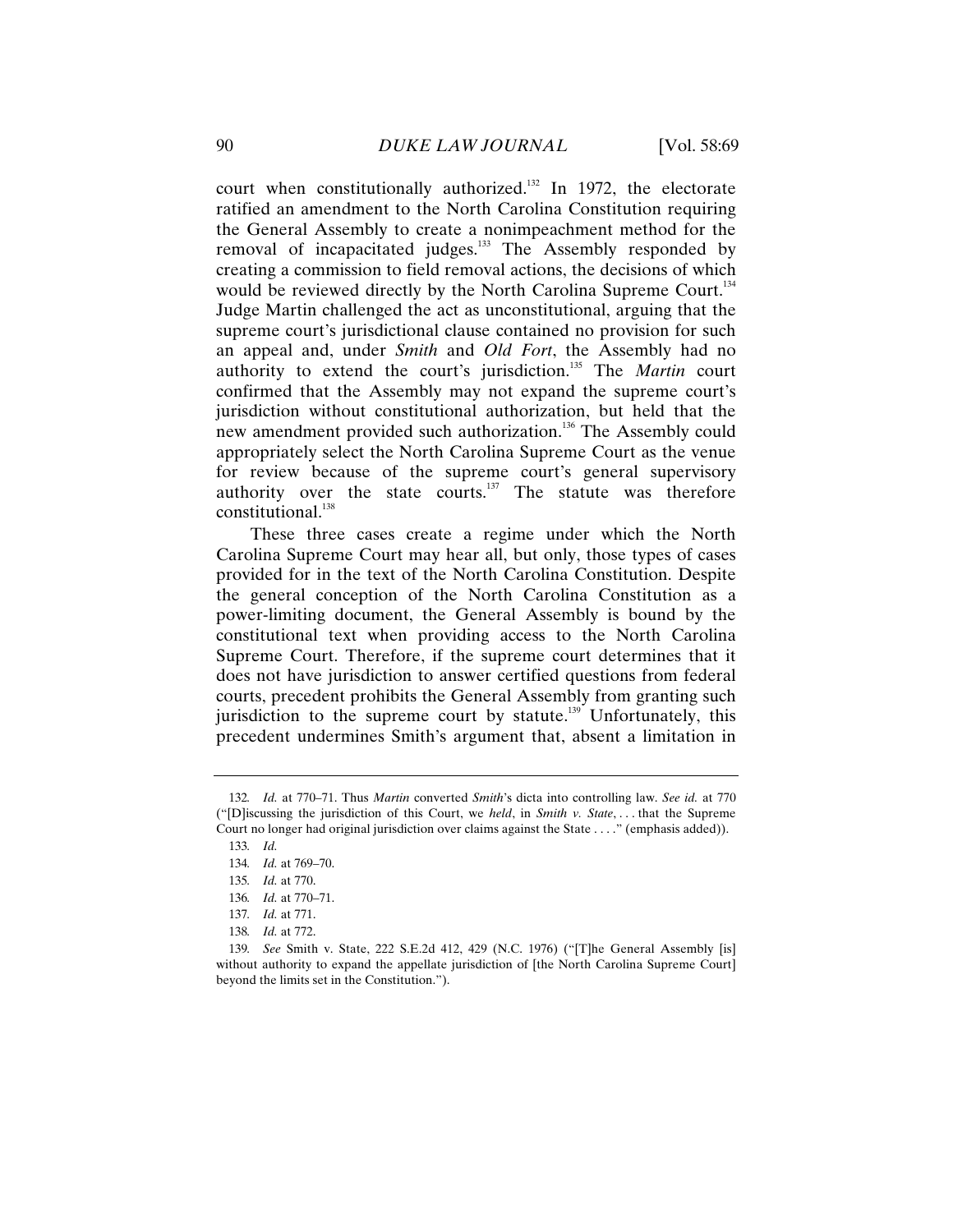the North Carolina Constitution, the General Assembly may validly enact a certification law.

### III. STRATEGIES FOR IMPLEMENTING CERTIFICATION IN NORTH CAROLINA

As the previous Part explains, for a certification statute to be constitutional, the North Carolina Supreme Court must interpret its jurisdictional clause to include answering certified questions. At first glance, the precedent described in Part II.B cuts against this interpretation. Section A of this Part reexamines that precedent in light of the North Carolina Constitution's design, the structure of the General Court of Justice, and separation-of-powers concerns to suggest that the North Carolina Supreme Court *does*, in fact, have jurisdiction to answer certified questions. In the event that the supreme court holds to the contrary, the remaining three Sections offer alternative strategies for implementing certification. Section B considers whether the North Carolina Supreme Court, as opposed to the General Assembly, can exercise the people's reserved powers to extend its own jurisdiction. Section C explores a theory, adopted by some states, that the supreme court need not exercise jurisdiction over a certified question to answer it. Section D, as a final measure, proposes a constitutional amendment.

# *A. The N.C. Supreme Court Has Jurisdiction to Answer Certified Questions*

The North Carolina Constitution grants the North Carolina Supreme Court jurisdiction "to review upon appeal any decision of the courts below, upon any matter of law or legal inference."<sup>140</sup> In light of the supreme court's precedent, this provision poses three obstacles to certification. First, federal courts (though clearly "courts") may not be "courts *below*"—that is, not lower courts in the General Court of Justice.<sup>141</sup> Second, certification may not be an "appeal," placing it outside the North Carolina Supreme Court's

 <sup>140.</sup> N.C. CONST. art. IV, § 12(1).

<sup>141</sup>*. Cf.* State *ex rel.* N.C. Utils. Comm'n v. Old Fort Finishing Plant, 142 S.E.2d 8, 12 (N.C. 1965) ("[T]he appellate jurisdiction of the Supreme Court relates solely to appeals from decisions of 'the courts below' . . . .").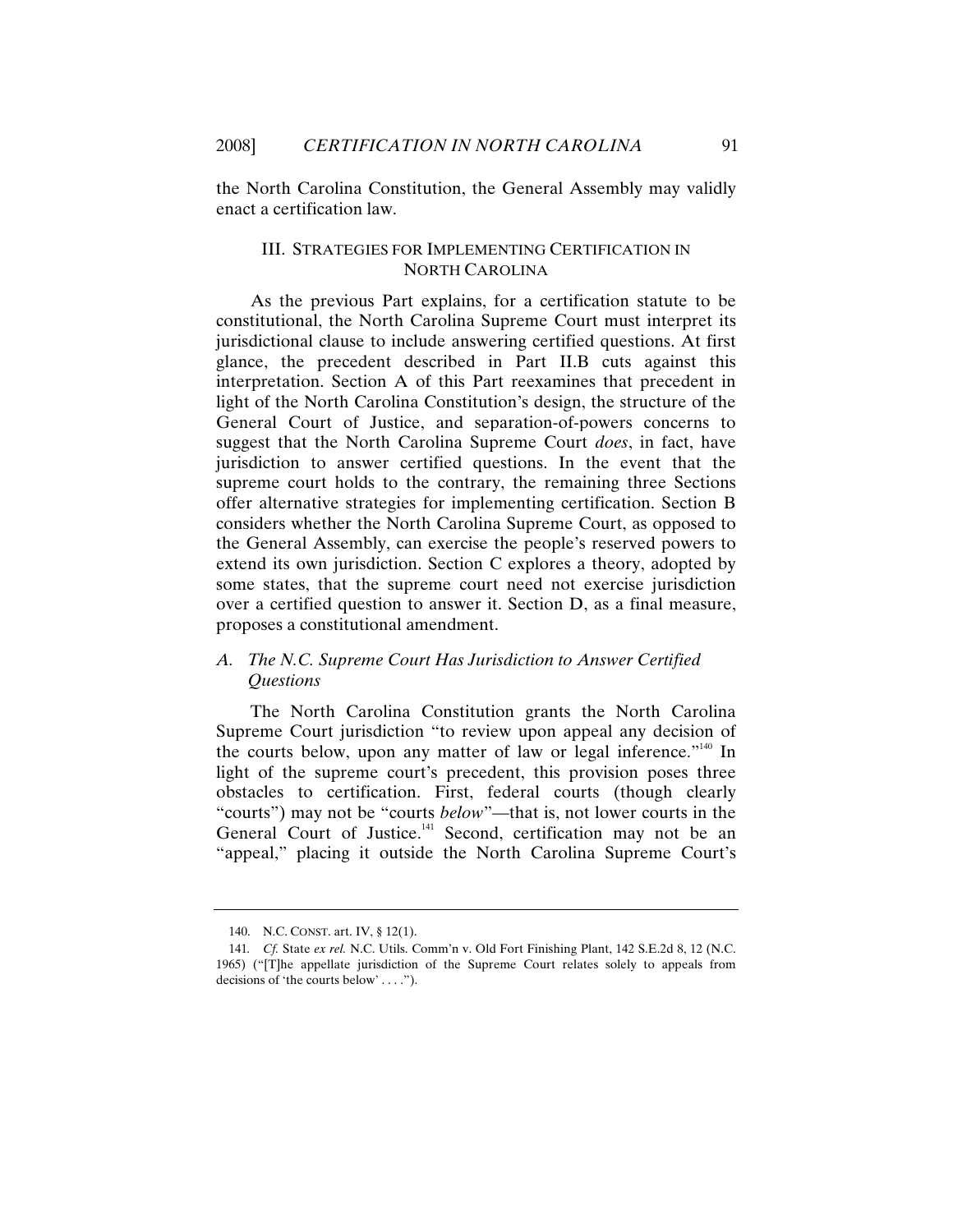"appellate jurisdiction."<sup>142</sup> Third, because a court certifies a question in lieu of determining it, certification may not be a "decision" of a court below suitable for review.<sup>143</sup>

A certification procedure can overcome all of these obstacles. First, the North Carolina Supreme Court's precedent limiting its jurisdiction to "the courts below" is inapposite. Second, certification meets the other jurisdiction requirements because it strongly resembles discretionary appellate review and the decision to certify rests on a "matter of law or legal inference." Third, the design of the North Carolina Constitution and structure of the General Court of Justice suggest that the North Carolina Supreme Court can answer certified questions. Finally, the separation-of-powers policies motivating the North Carolina Supreme Court's previous, narrow interpretation of its jurisdictional clause are inapplicable to certification. For these reasons, the North Carolina Supreme Court should hold that it has jurisdiction to answer certified questions and either allow the General Assembly to enact a certification statute or adopt a certification rule on its own motion.

1. *Distinguishing Precedent.* The North Carolina Supreme Court's precedent limiting its jurisdiction to appeals from "the courts below" is inapplicable to certification. As discussed in Part II.B, the *Smith* court held that a constitutional amendment had excised the constitutional language granting the court original jurisdiction over claims against the state, but otherwise had left the relevant provision unchanged.<sup>144</sup> The drafters' conscious removal of that language stripped the supreme court of its original jurisdiction.<sup>145</sup> In contrast, certification has never been mentioned in the North Carolina

<sup>142</sup>*. Cf. id.* (limiting the supreme court's jurisdiction to "*appeals* from . . . 'the courts below'" (emphasis added)). The Court might consider certification to be original jurisdiction, *cf.* ARK. CONST. amend. LXXX, § 2(D)(3) ("The Supreme Court shall have ... [o] riginal jurisdiction to answer questions of state law certified by a court of the United States  $\dots$ "), or it might consider certification to be *sui generis*, distinct from both original and appellate jurisdiction, *cf.*  Scott v. Bank One Trust Co., 577 N.E.2d 1077, 1079 (Ohio 1991) (holding that the Ohio Supreme Court "need[s] no grant of jurisdiction in order to answer certified questions" because that power "exists by virtue of Ohio's very existence as a state in our federal system").

<sup>143</sup>*. Cf. Old Fort*, 142 S.E.2d at 12 (limiting jurisdiction to appeals from "decisions" of the courts below).

 <sup>144.</sup> Smith v. State, 222 S.E.2d 412, 425–26 (N.C. 1976).

<sup>145</sup>*. Id.* at 428.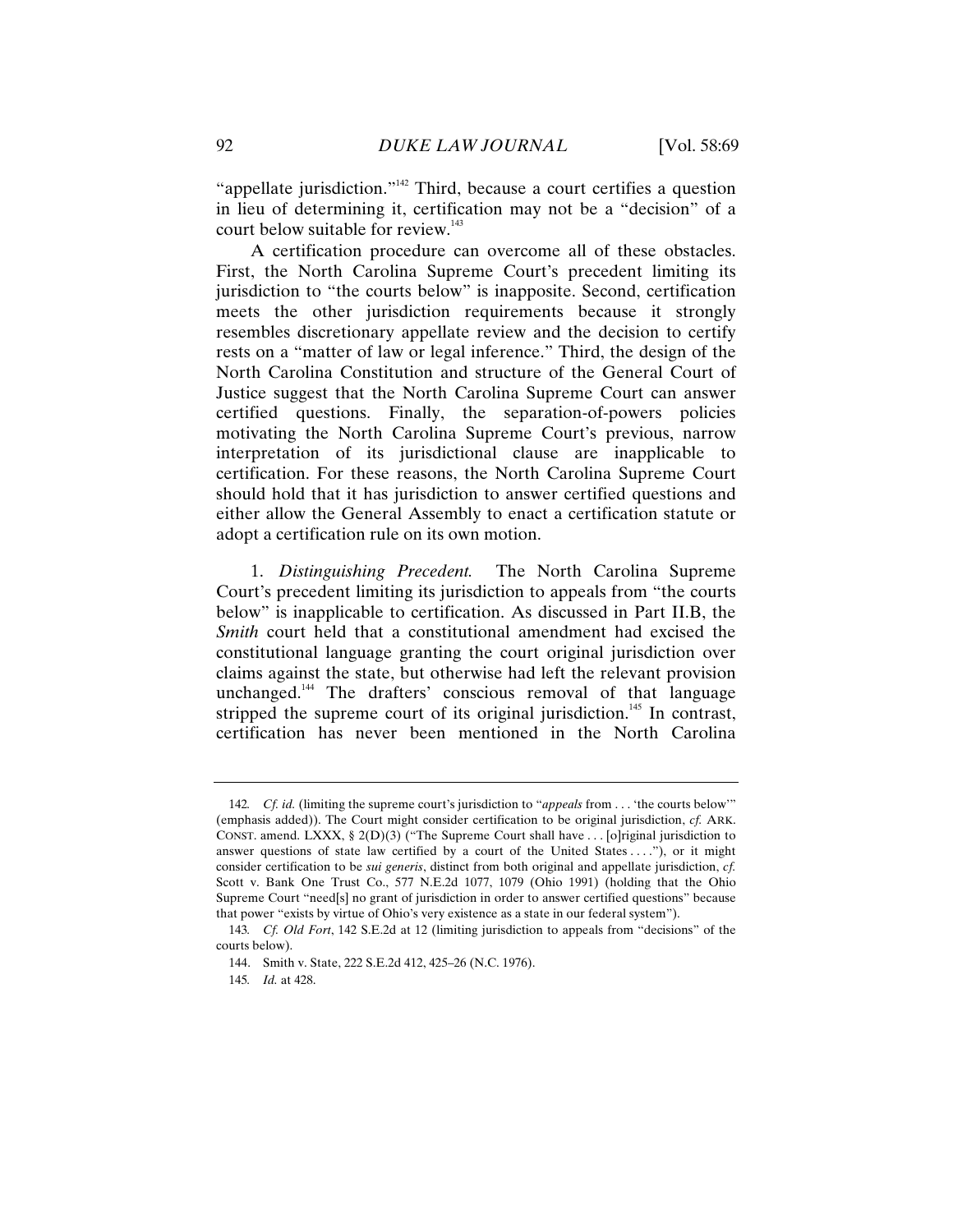Constitution. There is no evidence that the drafters intentionally denied the North Carolina Supreme Court the power to hear certified questions; they probably never contemplated it. If the supreme court has jurisdiction to hear certified questions, that jurisdiction remains; no constitutional amendment removed it.

*Old Fort* is more on point. In *Old Fort*, the General Assembly attempted to create a direct appeal from administrative agencies to the North Carolina Supreme Court.<sup>146</sup> But because administrative agencies were distinguished from courts in the North Carolina Constitution's text, those agencies could not be "courts" below the supreme court under the language of that court's jurisdictional clause.<sup>147</sup> The North Carolina Constitution's explicit distinction of administrative agencies from courts proved that it did not authorize the North Carolina Supreme Court to hear appeals from administrative agencies.

Conversely, the North Carolina Constitution does not explicitly distinguish federal courts from state courts; it does not mention federal courts at all. Unlike administrative agencies, federal courts are (as their name and operation show) "courts." The sole question is whether they are "below" the N.C. Supreme Court. *Erie* commands that federal courts, when deciding North Carolina law, attempt to predict what the North Carolina Supreme Court would hold.<sup>148</sup> They are subordinate to the North Carolina Supreme Court, bound by its decisions just like any state court.<sup>149</sup> Certification's sole purpose is to alleviate problems arising from federal courts' subservience to the North Carolina Supreme Court. Federal courts should therefore be considered "courts below."

2. *Other Jurisdictional Limits.* Certification also satisfies the "appeal" and "decision" requirements. First, like an appeal, a certified question arises out of a case or controversy in an inferior

<sup>146</sup>*. Old Fort*, 142 S.E.2d at 9.

<sup>147</sup>*. Id.* at 12.

<sup>148</sup>*. See, e.g.*, Waste Control Specialists, LLC v. Envirocare of Tex., Inc., 199 F.3d 781, 785 n.2 (5th Cir. 2000) ("[A] federal court applies state law exactly as would a state court." (citing Erie R.R. Co. v. Tompkins, 304 U.S. 64, 64 (1938))), *modified on other grounds*, 207 F.3d 225 (5th Cir. 2000).

 <sup>149.</sup> Perhaps one could say the same thing about state administrative agencies. But *Old Fort*  did not hold that these agencies were not "below" the Supreme Court, it held that they were not "*courts* below." *Old Fort*, 142 S.E.2d at 12 (emphasis added).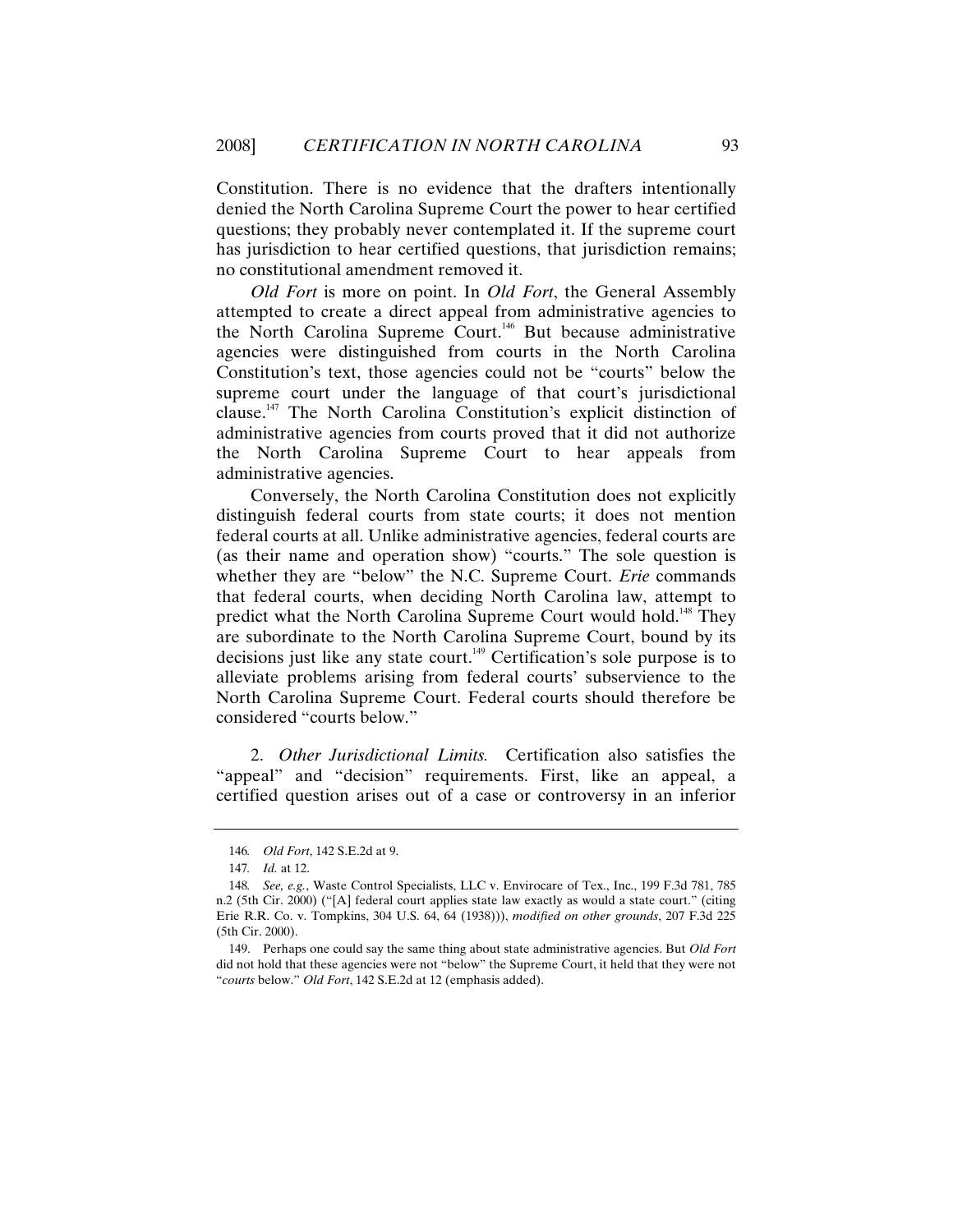court,<sup>150</sup> and the inferior court finds all of the relevant facts.<sup>151</sup> The North Carolina Supreme Court would determine whether to answer the question in a manner similar to granting discretionary appellate review.<sup>152</sup> The subject matter of a certified question, a dispositive question of state law, falls within the supreme court's normal scope of appellate review—"any matter of law or legal inference."<sup>153</sup> These similarities have led other states to consider certification an exercise of appellate jurisdiction. For example, the New Jersey Supreme Court adopted a certification rule<sup>154</sup> even though its constitutional authority extends only to "appellate jurisdiction in the last resort."<sup>155</sup> The North Carolina Supreme Court should similarly interpret "appeals" to include certified questions.

Second, the "decision" requirement is very lax. The supreme court emphasized in 2005 that "decision" refers to "*any* decision of the courts below, upon *any* matter of law or legal inference"—in that case, a trial judge's order in a declaratory judgment action.<sup>156</sup> If the supreme court is true to its word, the decision to certify ought to be enough: it requires a legal judgment as to whether the question meets certification's requirements.157 Because this is a decision on a "matter

152*. See supra* note 53 and accompanying text.

153*. See* N.C. CONST. art. IV, § 12(1) ("The Supreme Court shall have jurisdiction to review upon appeal any decision of the courts below, upon any matter of law or legal inference.").

154. N.J. R. APP. P. 2:12A (authorizing certification).

156. James v. Bartlett, 607 S.E.2d 638, 641 (N.C. 2005).

<sup>150</sup>*. See* Smith, *supra* note 18, at 2139 (noting that "the parties are before the court and are given the opportunity to present briefs and oral arguments," so "it is clear that there is a germane live controversy pending in the federal court which will be decided").

<sup>151</sup>*. See, e.g.*, MD. CODE ANN., CTS. & JUD. PROC. § 12-606(b) (LexisNexis 2006) (requiring the certifying court to determine the relevant facts before certifying).

 <sup>155.</sup> N.J. CONST. art. VI, § 2, cl. 2. New Jersey is not unusual in this respect. *See, e.g.*, MISS. CONST. art. VI, § 146 (granting the Mississippi Supreme Court "such jurisdiction as properly belongs to a court of appeals); MISS. R. APP. P. 20 (allowing certified questions); W. VA. CONST. art. VIII, § 3 (granting the West Virginia Supreme Court, *inter alia*, such "appellate jurisdiction . . . as may be prescribed by law"); W. VA. CODE ANN. § 51-1A (West 2007) (allowing certified questions). *But see, e.g.*, VA. CONST. art. VI, § 1 ("The [Virginia] Supreme Court shall . . . have original jurisdiction . . . to answer questions of state law certified by a court of the United States . . . .").

 <sup>157.</sup> On the other hand, because a trial court's decision to certify precedes any decision on the merits, the North Carolina Supreme Court might hold that that a trial court's decision to certify is insufficient to allow review. If the North Carolina Supreme Court so holds, certification should still be possible from appellate courts. *Cf., e.g.*, LA. REV. STAT. ANN. § 13:72.1 (2007) (allowing certification only from appellate courts); LA. SUP. CT. R. XII (same). An appellate court can only certify after the trial court's decision on the merits; the North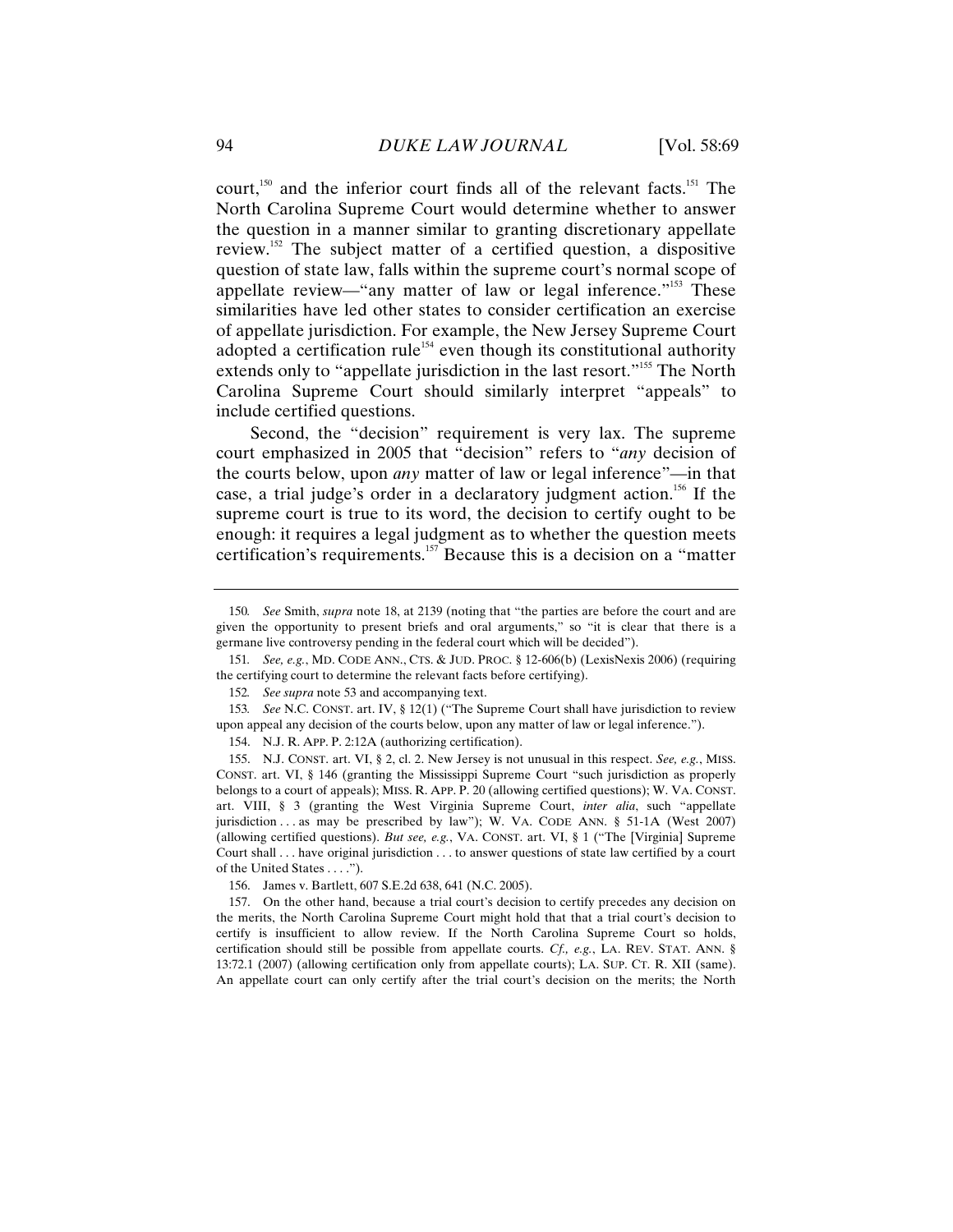of law or legal inference" the North Carolina Supreme Court should hold that it may answer certified questions.

3. *Constitutional Design and the General Court's Structure.* Furthermore, the North Carolina Constitution's design and the structure of the General Court of Justice indicate that the North Carolina Supreme Court has jurisdiction to answer certified questions. First, the North Carolina Constitution grants the supreme court "general supervision and control" over the General Court of Justice.<sup>158</sup> The supreme court superintends the courts below with appellate jurisdiction over decisions on any legal matter and the power to issue writs affecting their proceedings.<sup>159</sup> It further controls these proceedings during the appellate process via its rulemaking authority.<sup>160</sup> These clauses envision a supreme court occupied by questions of law, aiming toward general judicial control of all law produced by courts within the state.

Certification respects this constitutional design. It asks the North Carolina Supreme Court to do only what it is in the very business of doing: resolving, in its discretion, questions of state law that arise out of cases or controversies in inferior courts. Like the power to issue writs, certification aims to reinforce the supreme court's supervisory control over all law produced by the courts within the state. Moreover, it provides this service in situations—federal court cases in which state law applies but appellate review is not available. In these situations, certification furthers the North Carolina Constitution's goals by providing a second-best supervisory opportunity.

Second, the structure of the General Court of Justice indicates that the North Carolina Supreme Court is vested with the power to

Carolina Supreme Court could review the trial court's decision. To analogize to existing law, the supreme court has discretion to review a case before it has been determined by the North Carolina Court of Appeals. *See* N.C. GEN. STAT. ANN. § 7A-31 (West 2007) (allowing for supreme court review "either before or after [the claim] has been determined by the Court of Appeals"). A question certified from a federal appellate court before it determines the claim's merits should likewise be reviewable. If necessary, the certification procedure can reflect the foregoing concerns by allowing only appellate courts to certify.

 <sup>158.</sup> N.C. CONST. art. IV, § 12(1) ("[T]he Court may issue any remedial writs necessary to give it general supervision and control over the proceedings of the other courts.").

<sup>159</sup>*. Id.*

<sup>160</sup>*. See id.* art. IV, § 13(2) (defining the supreme court's rulemaking authority).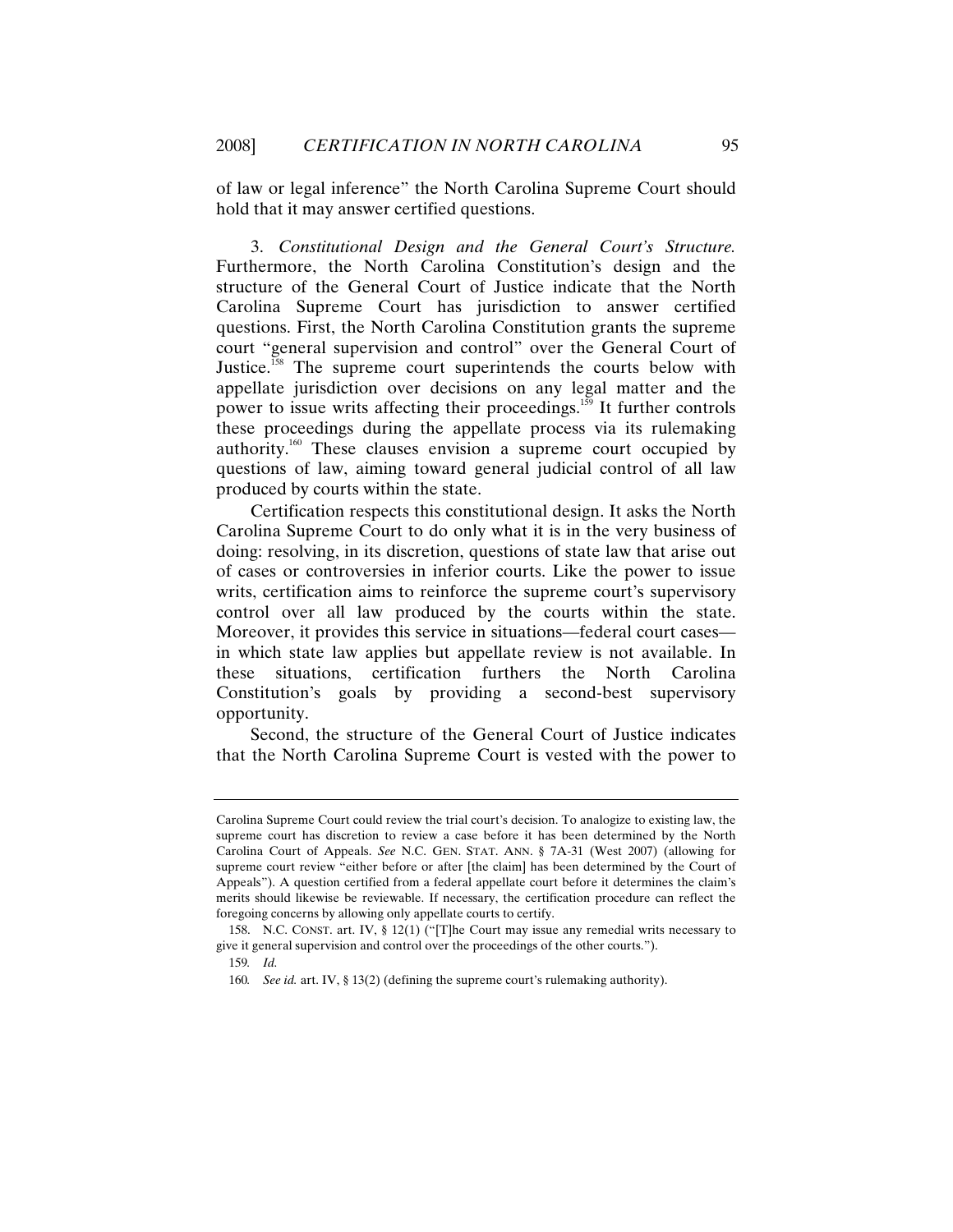hear certified questions. The North Carolina Constitution vests all of the relevant judicial power in the General Court of Justice,<sup>161</sup> a "unified judicial system" within the state.<sup>162</sup> As the court of last resort in the General Court, only the North Carolina Supreme Court can render definitive interpretations of state law.<sup>163</sup> It is just such a definitive interpretation of state law that a court requests when certifying a question. A certifying court therefore asks for an exercise of judicial power that only the North Carolina Supreme Court can perform. Since *all* of the relevant judicial power is vested in the General Court, and since the North Carolina Supreme Court is the only court within the General Court that could exercise this aspect of that power, by process of elimination the North Carolina Supreme Court must be the court vested with the power to answer certified questions.<sup>164</sup>

*In re Martin* suggests that these institutional-competence considerations are appropriate when determining the proper venue for a new procedure. In *Martin*, because of the North Carolina Supreme Court's general supervisory control over the state courts, the General Assembly could establish it as the reviewing court for a removal procedure for incapacitated judges.<sup>165</sup> Similarly, the North Carolina Supreme Court's general supervisory authority over state courts and its sole ability to issue definitive state law rulings make it the appropriate court to answer certified questions.

4. *Separation of Powers Does Not Apply.* Finally, the policies behind the precedent limiting the General Assembly's power to expand the North Carolina Supreme Court's jurisdiction do not apply to certification. In both *Smith* and *Old Fort*, the North Carolina

 <sup>161.</sup> The North Carolina Constitution vests the state's judicial power in three loci: the General Court of Justice, the Court for the Trial of Impeachments, and administrative agencies. *See id.* art. IV, §§ 1, 3. Certification, which involves neither impeachment nor administrative hearings, implicates only the General Court of Justice's power.

<sup>162</sup>*. Id.* art. IV, § 2.

<sup>163</sup>*. See* Nash, *supra* note 47, at 1698 ("[T]he state's highest court [is] the only court capable of rendering a 'definitive' statement of state law under *Erie* and its progeny . . . .").

 <sup>164.</sup> A counterargument could be that the power to answer certified questions is not part of "the judicial power" vested in the General Court of Justice at all. This argument misses the point that answering certified questions—that is, deciding state law questions arising from justiciable cases—is *quintessentially* judicial. *See supra* note 94 and accompanying text.

<sup>165</sup>*. In re* Martin, 245 S.E.2d 766, 771 (N.C. 1978).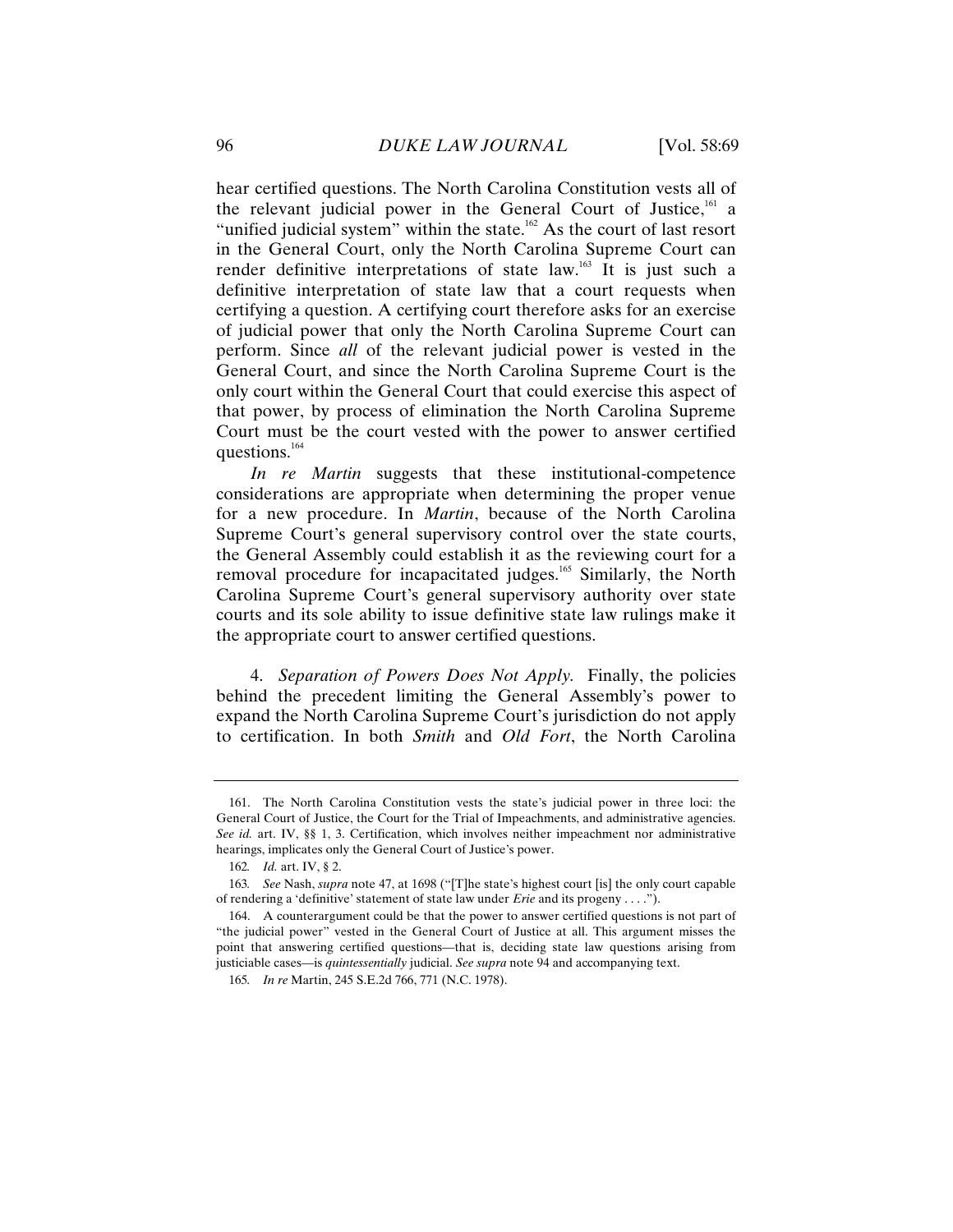Supreme Court struck down statutes providing for proceedings in the supreme court as a matter of right.<sup>166</sup> Theoretically, if the General Assembly could propagate mandatory appeals by the thousands, the North Carolina Supreme Court's constitutional duty to supervise the lower courts (and its ability to judicially review statutes) would be diluted out of existence. In that sense, enlarging the supreme court's jurisdiction implicates separation-of-powers concerns. But certification is discretionary, and so poses no dilution problem.<sup>167</sup> Certification's goal—to preserve the integrity of state law in a federal system—has nothing to do with one part of the state government encroaching on the province of another. For this reason, if no other, the North Carolina Supreme Court should hold that it has jurisdiction to answer certified questions.

If the supreme court has such jurisdiction, the General Assembly can enact a certification statute—for it will not be enlarging the supreme court's jurisdiction—or the supreme court can adopt a rule on its own motion.<sup>168</sup> A version of the 1995 Uniform Law,<sup>169</sup> with which many courts across the nation are familiar, would work well. The procedure should also incorporate the three recommendations described in Part I.C: the law should be tailored to require (1) that the North Carolina Supreme Court accept a question within, say, thirty days or else the question shall be rejected by default; (2) that the North Carolina Supreme Court answer or decline to answer questions by written memorandum, setting forth the question certified and the reason(s) for (non)acceptance; and (3) that the answer to a certified question shall be *res judicata* to the parties, have the force and effect of other decisions of the North Carolina Supreme Court, and be

 <sup>166.</sup> The statute struck down in *Smith* granted the N.C. Supreme Court *original* jurisdiction over claims against the state. Smith v. State, 222 S.E.2d 412, 429 (N.C. 1976). The statute struck down in *Old Fort* created a direct appeal from the N.C. Utilities Commission to the N.C. Supreme Court. State *ex rel.* N.C. Utils. Comm'n v. Old Fort Finishing Plant, 142 S.E.2d 8, 9 (N.C. 1965). That appeal was by right. *See* 1963 N.C. Sess. Laws, c. 1165, § 1 (providing that the direct appeal to the North Carolina Supreme Court under Section 62-99 be taken in the same manner as other appeals to North Carolina Superior Court).

 <sup>167.</sup> If the separation-of-powers objection to certification is fear of an *aggrandized* supreme court, it is even less troublesome. The procedure, if enacted by statute, can just as easily be repealed by statute. The General Assembly will not really have yielded any power at all.

<sup>168</sup>*. See* N.C. CONST. art. IV, § 13(2) (granting the supreme court appellate rulemaking power).

 <sup>169.</sup> UNIF. CERTIFICATION OF QUESTIONS OF LAW ACT, 12 U.L.A. 67 (1995).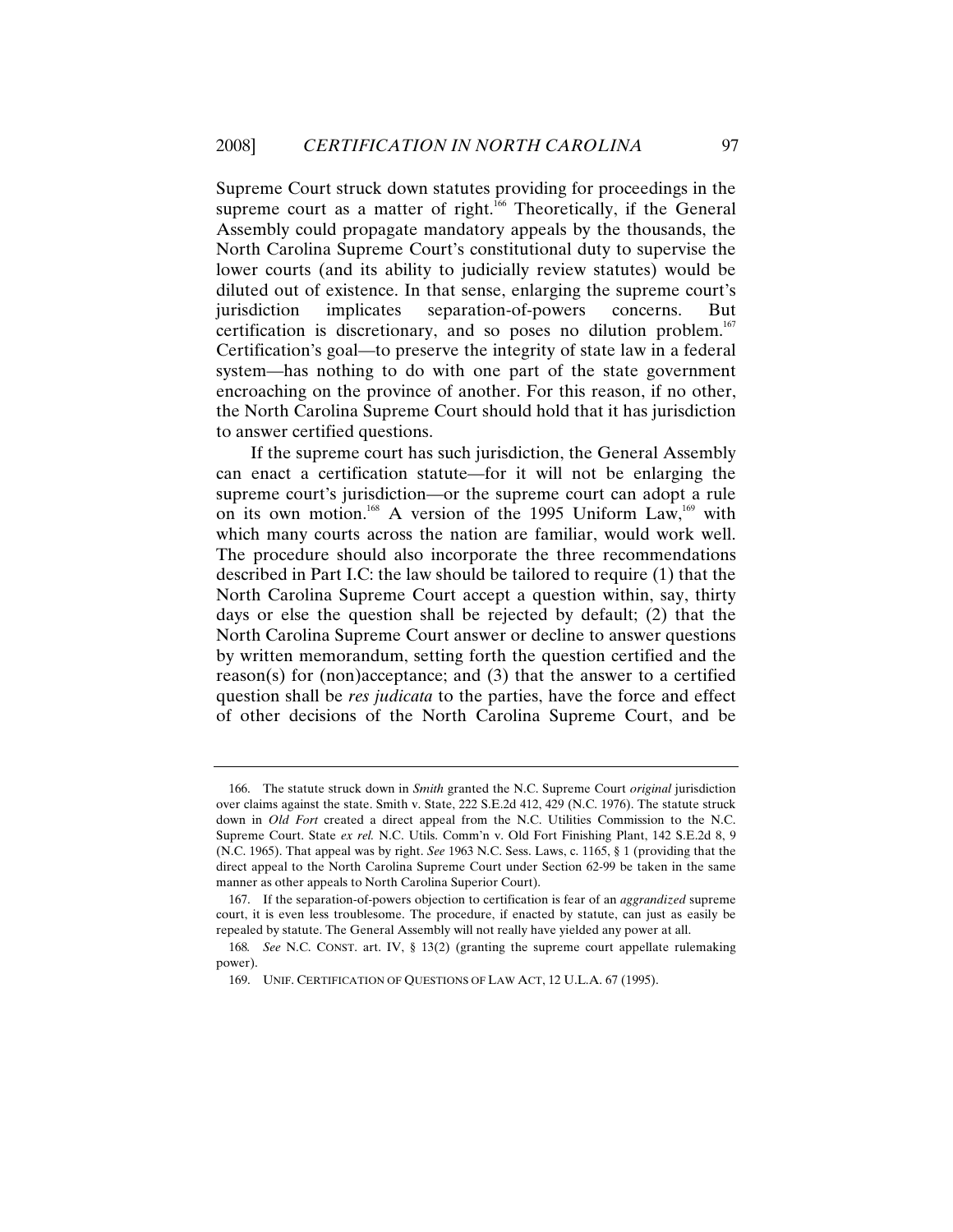published in the same manner. These improvements will help realize certification's goals and avoid potential pitfalls.

### *B. If the North Carolina Supreme Court Lacks Jurisdiction: Exercising Reserved Powers*

Notwithstanding the previous Section's reasoning, the North Carolina Supreme Court may hold that it does not have jurisdiction to answer certified questions. If it does so, a question arises as to whether the supreme court can extend its own jurisdiction; this inquiry returns to Smith's constitution-as-limit argument.<sup>170</sup> The North Carolina Constitution does not mention answering certified questions; therefore the power to provide for such a procedure must have been reserved to the people.<sup>171</sup> Usually, the General Assembly exercises the people's reserved powers, $172$  but separation-of-powers concerns prevent the General Assembly doing so to enlarge the North Carolina Supreme Court's jurisdiction.<sup>173</sup> The inquiry need not end there: because the power to answer certified questions is quintessentially judicial, $174$  in other states adopting the constitution-aslimit theory, the *court* has exercised the people's reserved powers.<sup>175</sup> Like the highest courts in Florida, Idaho, and Minnesota, the North Carolina Supreme Court could extend its jurisdiction to answering certified questions from federal courts.<sup>176</sup>

If the North Carolina Supreme Court believes this theory is sound as to its jurisdiction, under the rulemaking power it can probably adopt any sort of certification procedure it wishes. The theory, though, can be sound only when answering certified questions

<sup>170</sup>*. See supra* Part II.B.

<sup>171</sup>*. See* State *ex rel.* Martin v. Preston, 385 S.E.2d 473, 478 (N.C. 1989) ("All power which is not expressly limited by the people in our State Constitution remains with the people . . . .").

<sup>172</sup>*. See id.* ("[A]n act of the people *through their representatives in the legislature* is valid unless prohibited by that Constitution." (emphasis added)).

<sup>173</sup>*. See* Smith v. State, 222 S.E.2d 412, 429 (N.C. 1976) ("[T]he General Assembly [is] without authority to expand the ... jurisdiction of this Court beyond the limits set in the Constitution."); *see also supra* Part II.B.

<sup>174</sup>*. See supra* note 94 and accompanying text.

<sup>175</sup>*. See, e.g.*, Sunshine Mining Co. v. Allendale Mut. Ins. Co., 666 P.2d 1144, 1147–48 (Idaho 1983) (interpreting the Idaho Supreme Court's jurisdictional clause as a limitation, not a grant, and holding that the court had inherent judicial power to create a certification procedure).

<sup>176</sup>*. See* Smith, *supra* note 18, at 2141–42 & nn.139–40 (citing examples from these states).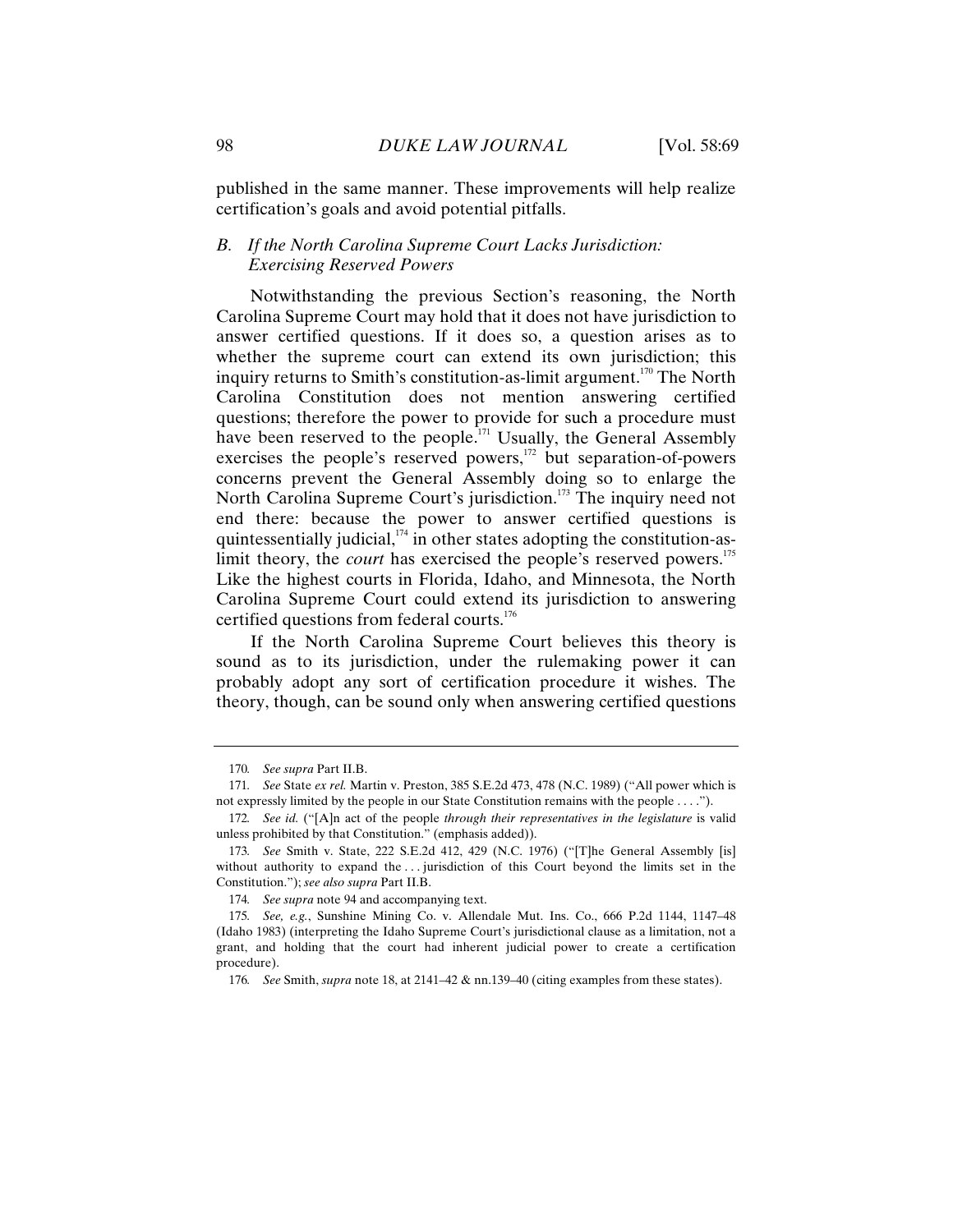remains within the judicial power. The procedure described at the conclusion of Section A firmly roots certification within that power by avoiding advisory opinions and properly limiting certification's scope.<sup>177</sup> The North Carolina Supreme Court could adopt it.

Realistically, however, the supreme court is unlikely to hold that it may validly exercise the people's reserved powers. The enunciation of the constitution-as-limit theory in North Carolina has always granted that right to the General Assembly alone.<sup>178</sup> More broadly, the potential ramifications of the North Carolina Supreme Court's exercise of the people's reserved powers would be frightening. If that court may extend its jurisdiction under this theory provided that its activities remain "quintessentially judicial," could the governor exercise the people's reserved powers so long as the governor's activities remained "quintessentially executive"? This theory would countenance plenary power in ways that seem foreign to the American understanding of government. More likely, the right to exercise the people's reserved power is the exclusive prerogative of the General Assembly, where such acts are subject to the safeguards of bicameralism<sup>179</sup> and presentment.<sup>180</sup>

# *C. If the North Carolina Supreme Court Lacks Jurisdiction: Answering Without Exercising Jurisdiction*

The North Carolina Supreme Court could also implement certification under the Oklahoma and Ohio Supreme Courts' view that no exercise of jurisdiction is required to answer a certified question.<sup>181</sup> The Ohio Supreme Court, like the North Carolina

<sup>177</sup>*. See supra* Parts I.C, III.A; *see also supra* note 94 and accompanying text.

<sup>178</sup>*. See, e.g.*, State v. Lewis, 55 S.E. 600, 602 (N.C. 1906) ("[S]tate Constitutions are not to be construed as grants of power . . . but rather as limitations *upon the power of the state Legislature*." (emphasis added) (quoting BLACK, CONSTITUTIONAL LAWS § 100)); *accord* State *ex rel.* Martin v. Preston, 385 S.E.2d 473, 478 (N.C. 1989) ("All power which is not expressly limited by the people in our State Constitution remains with the people, and an act of the people *through their representatives in the legislature* is valid unless prohibited by that Constitution." (emphasis added)).

<sup>179</sup>*. See* N.C. CONST. art. II, § 1 (dividing the General Assembly into two legislative bodies).

<sup>180</sup>*. See id.* art. II § 22(1) (permitting gubernatorial veto).

<sup>181</sup>*. See* Scott v. Bank One Trust Co., 577 N.E.2d 1077, 1079 (Ohio 1991) (holding that the Ohio Supreme Court "need[s] no grant of jurisdiction in order to answer certified questions" because that power "exists by virtue of Ohio's very existence as a state in our federal system"); Bonner v. Okla. Rock Corp., 863 P.2d 1176, 1178 n.3 (Okla. 1993) ("This court needs no explicit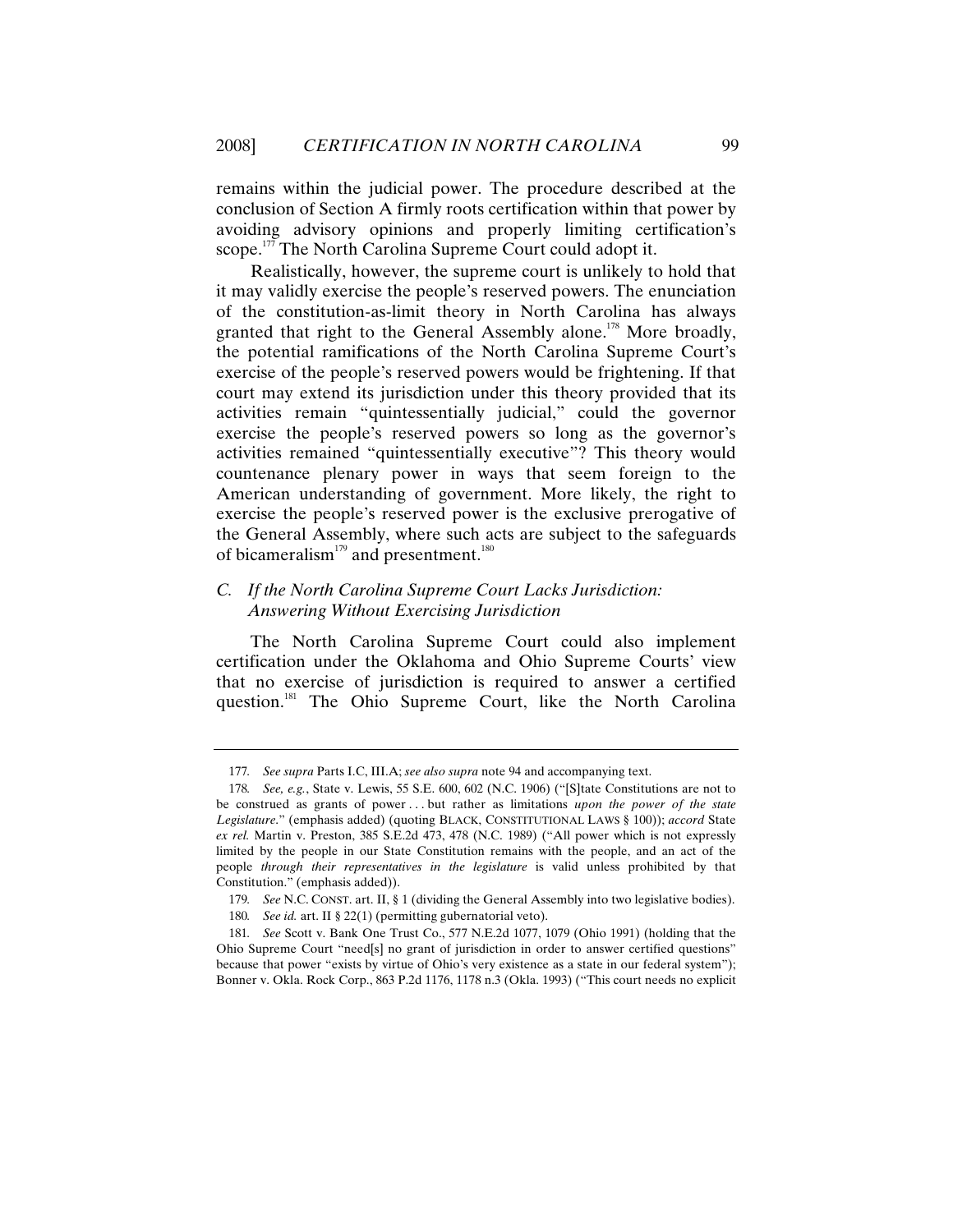Supreme Court, would strike down any statute purporting to extend its constitutional jurisdiction.182 Nevertheless, the Ohio Supreme Court allows certification because it does not consider its answer to be an exercise of jurisdiction: although the Ohio Supreme Court's answer affects the case before the certifying court, the latter court alone ultimately decides the case.<sup>183</sup> The Ohio Supreme Court instead grounds its power to answer in the structure of the U.S. Constitution as reflected in *Erie*:

[T]he Ohio Constitution permits the state to exercise its own sovereignty as far as the United States Constitution and laws permit. Since federal law recognizes Ohio's sovereignty by making Ohio law applicable in federal courts, the state has the power to exercise and the responsibility to protect that sovereignty. Therefore, if answering certified questions serves to further the state's interests and preserve the state's sovereignty, the appropriate branch of state government—this court—may constitutionally answer them.<sup>184</sup>

A certification rule under Ohio's theory could be much broader in scope than the Uniform Rule. For example, an advisory opinion could conceivably "further the state's interests and preserve the state's sovereignty,"<sup>185</sup> so the requirement that the certified question be determinative would be unnecessary. The North Carolina Supreme Court should therefore be skeptical of the Ohio court's reasoning: the North Carolina Supreme Court cannot constitutionally issue advisory opinions.186 But, advisory opinions are generally prohibited in Ohio as well.<sup>187</sup> Presumably, the North Carolina Supreme Court could adopt a certification rule under Ohio's theory if the rule did not permit advisory opinions. The procedure recommended at the conclusion of

grant of jurisdiction to answer certified questions from a federal court; such power comes from the United States Constitution's grant of state sovereignty.").

<sup>182</sup>*. See Scott*, 577 N.E.2d at 1079 ("[N]either statute nor rule of court can expand our jurisdiction beyond the constitutional grant. If [the certification rule] expanded our jurisdiction, we would have to declare it unconstitutional." (citations omitted)).

<sup>183</sup>*. Id.*

<sup>184</sup>*. Id.* at 1079–80.

<sup>185</sup>*. Id.*

<sup>186</sup>*. In re* Advisory Opinion, 335 S.E.2d 890, 891 (N.C. 1985) ("The North Carolina Constitution does not authorize the Supreme Court as a Court to issue advisory opinions.").

<sup>187</sup>*. See* State *ex rel.* Todd. v. Felger, 877 N.E.2d 673, 676 (Ohio 2007) ("[O]ur general rule [is] that we will not issue advisory opinions . . . .").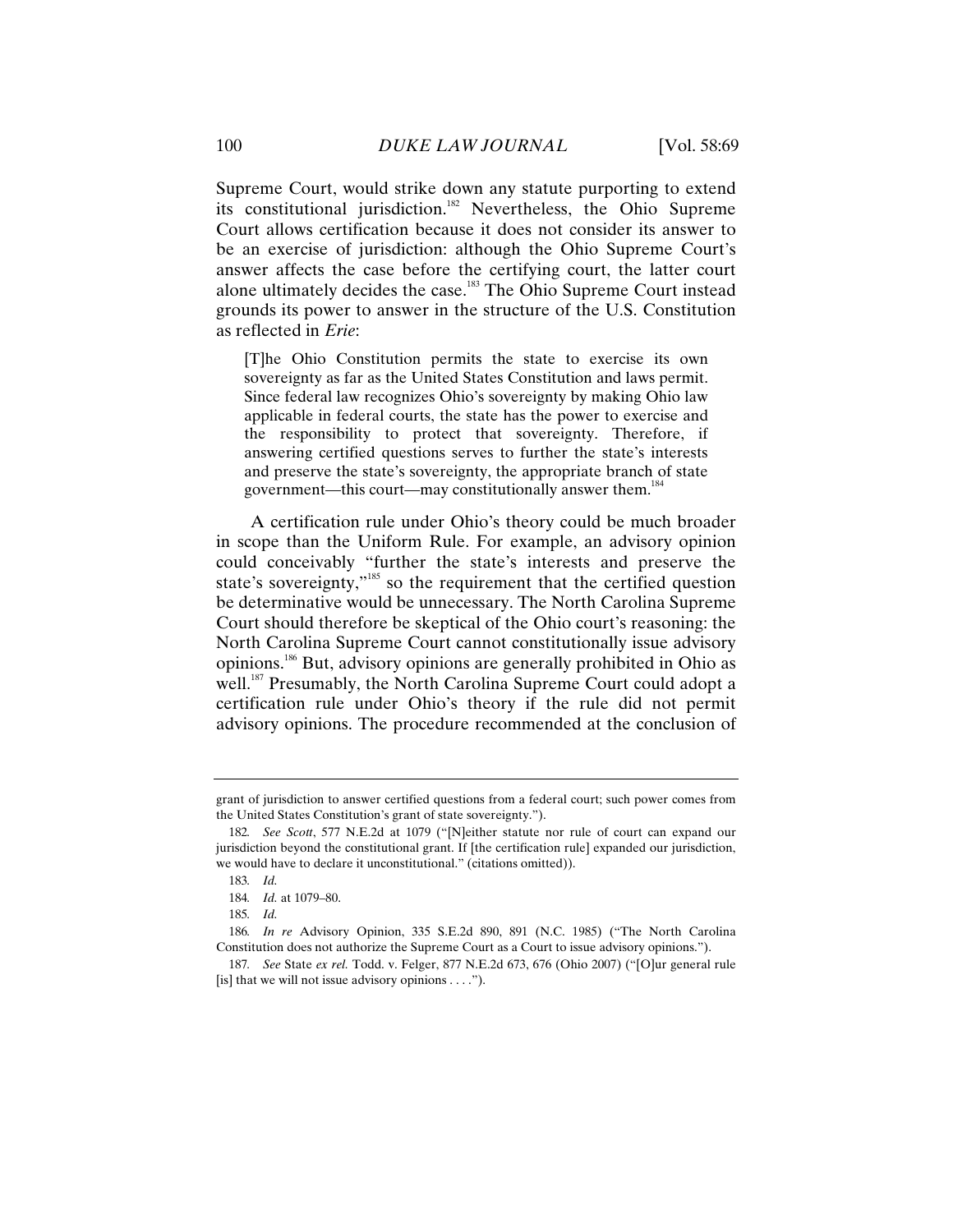Section A incorporates a determinativity requirement,<sup>188</sup> which avoids advisory opinions.<sup>189</sup>

### *D. If the North Carolina Supreme Court Lacks Jurisdiction: Constitutional Amendment*

As a final measure, the General Assembly could amend the North Carolina Constitution to permit certification.<sup>190</sup> The last sentence of the supreme court's jurisdictional clause could be amended:

The Supreme Court also has jurisdiction to decide, when authorized by law, the following:

(a) Direct appeals from a final order or decision of the North Carolina Utilities Commission, and

(b) At the Supreme Court's discretion, questions of North Carolina law certified from courts of other jurisdictions.<sup>1</sup>

This amendment would allow the North Carolina Supreme Court the discretion to hear certified questions while affording the General Assembly some influence over the process. Just as it may establish the criteria for discretionary appeals,<sup>192</sup> the General Assembly could establish acceptance criteria for certified questions.<sup>193</sup> If the proposed amendment passes, the General Assembly should adopt the version of the Uniform Law<sup>194</sup> described at the conclusion of Section III.A. By

<sup>188</sup>*. See* UNIF. CERTIFICATION OF QUESTIONS OF LAW ACT, 12 U.L.A. 67, 73 (1995) ("The [Supreme Court] of this State may answer questions of law certified to it . . . which may be determinative of an issue in pending litigation in the certifying court . . . .").

 <sup>189.</sup> For a description of how determinativity avoids advisory opinions, see *supra* Part II.A.

<sup>190</sup>*. See In re* Martin, 245 S.E.2d 766, 770–71 (N.C. 1978) (allowing the General Assembly to create a new appeal to the supreme court because of an authorizing constitutional amendment).

<sup>191</sup>*. Cf*. N.C. CONST. art. IV, § 12 ("The Supreme Court also has jurisdiction to review, when authorized by law, direct appeals from a final order or decision of the North Carolina Utilities Commission.").

<sup>192</sup>*. See* N.C. GEN. STAT. ANN. § 7A-31(b) (West 2007) (permitting the supreme court to review decisions of significant public interest or legal significance or that conflict with its precedent).

 <sup>193.</sup> The North Carolina Supreme Court would retain control over certification's procedural aspects. *See* N.C. CONST. art. IV, § 13(2) (granting the North Carolina Supreme Court appellate rulemaking power).

 <sup>194.</sup> UNIF. CERTIFICATION OF QUESTIONS OF LAW ACT, 12 U.L.A. 67 (1995).